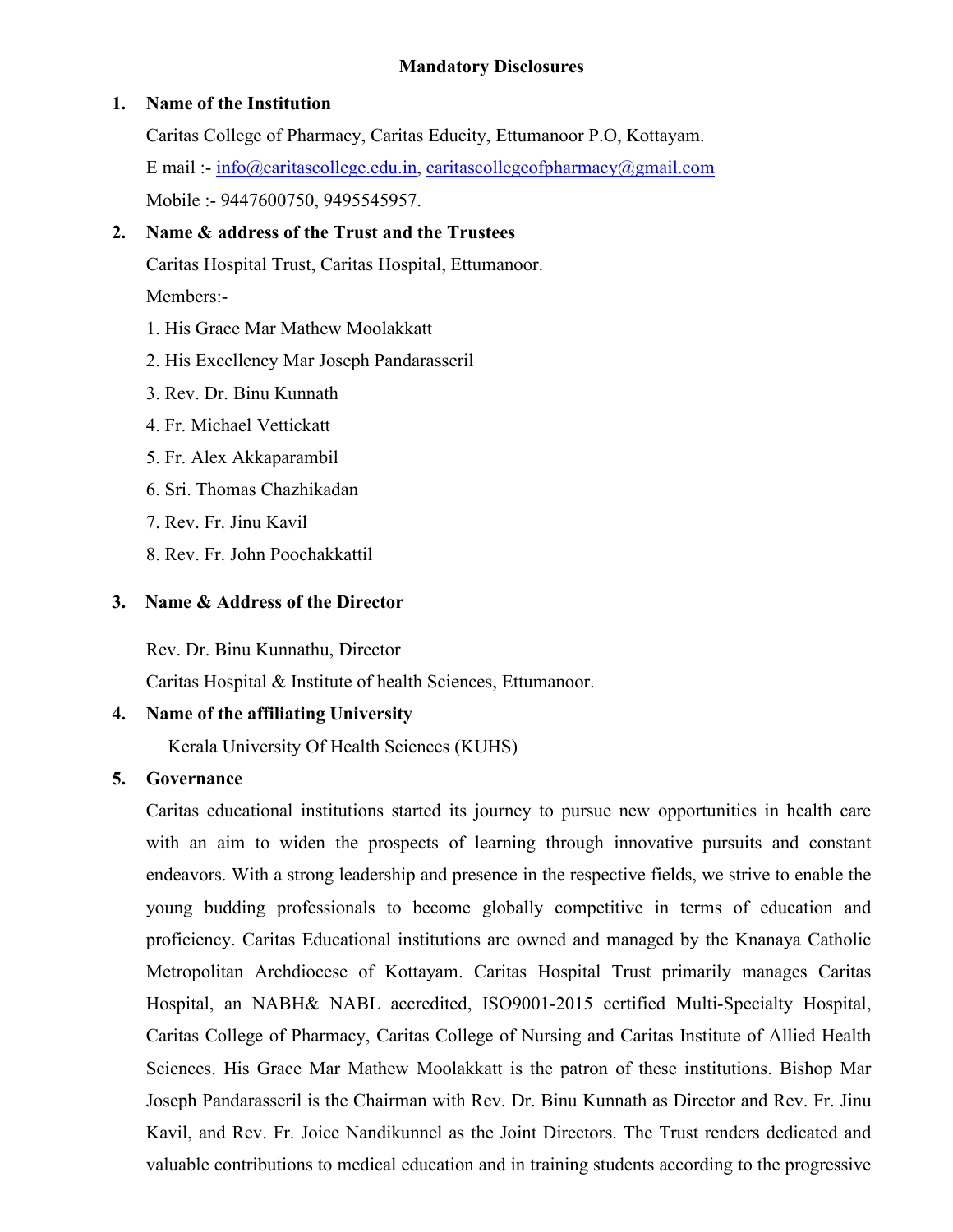academic standards keeping in-mind the particular emphasis towards providing medical care in and around Kottayam district and surrounding rural areas of nearby districts.

### **Organizational Chart**



Student feedback & grievance redressal is carried out through the academic management software Caritas Linways.

### **Antiragging committee:-**

An anti – ragging committee has been constituted  $\&$  headed by the head of the institution consisting of the following members:

| Sl.No          | Name of the staff                              |
|----------------|------------------------------------------------|
|                | Dr. Sajan Jose (Chair Person)                  |
| $\overline{2}$ | Dr. Cinu Thomas A (Faculty Representative)     |
| $\overline{3}$ | Mrs. Ligi CJ (Faculty Representative)          |
| $\overline{4}$ | Ms. Saniya Zachariah (Faculty Representative)  |
| 5              | Sr. Aley Simon (Faculty Representative)        |
| 6              | Mrs. Beena Kumari (Faculty Representative)     |
| $\overline{7}$ | Mr. PD Varghese (Parent representative)        |
| 8              | Fr. Graceson Jose (Student representative)     |
| $\mathbf Q$    | Miss. Anitta antony (Student representative)   |
| 10             | Mr. Bibeesh (Municipal Councillor, Ettumanoor) |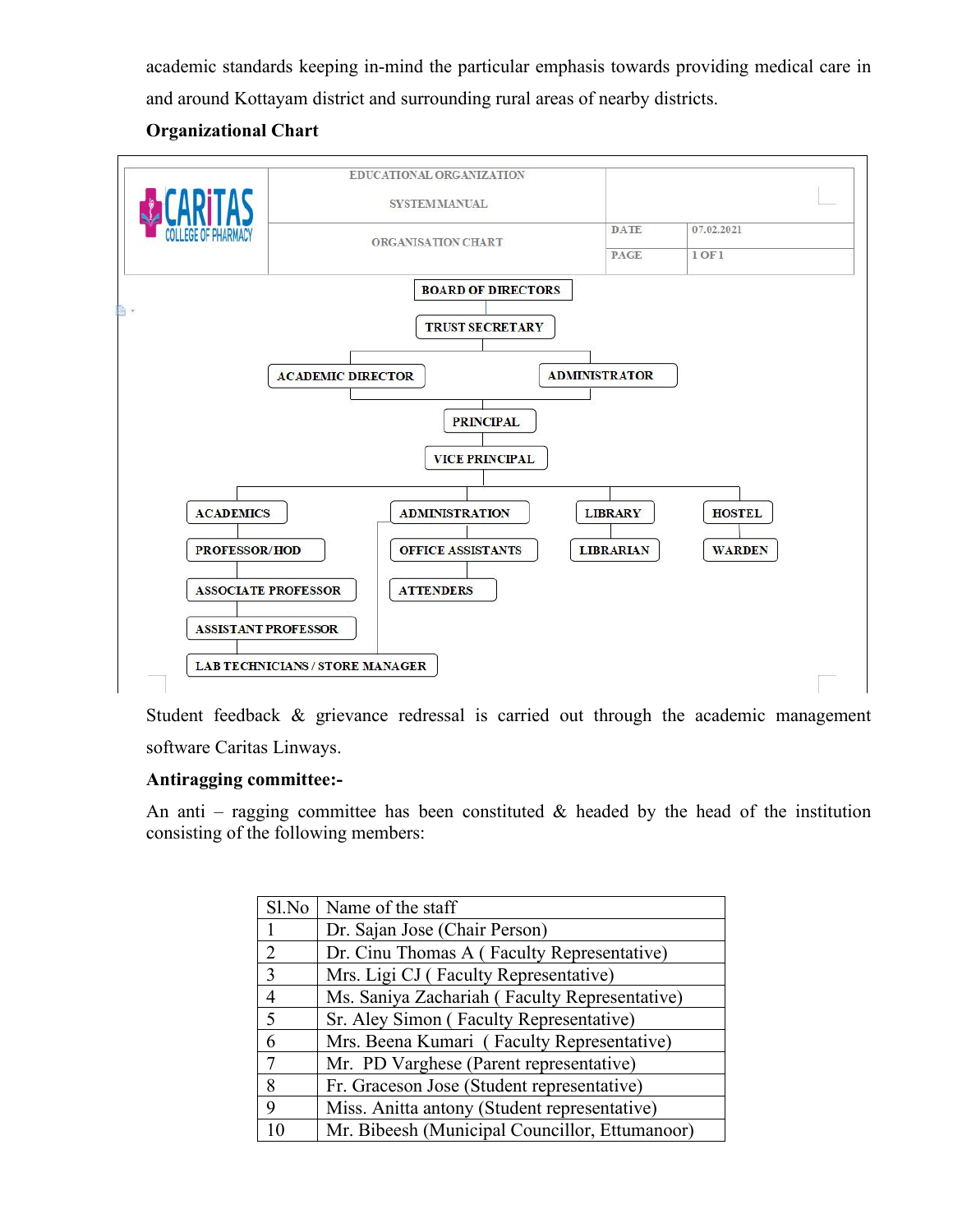### **Grievance Redressal Committee**

### **Internal Complaint Committee**

| Sl.No. | <b>Name</b>             | <b>Designation</b> |
|--------|-------------------------|--------------------|
| 1.     | Dr Cinu Thomas A        | Chair person       |
| 2.     | Ms. Neetha Thankachen   | Member             |
| 3.     | Ms. Juna Brigith Chacko | Member             |
| 4.     | Mr Prince John          | Member             |
| 5.     | Ms Bindu T John         | Member             |
| 6.     | Sr Nithya Abraham       | Student            |
| 7.     | Mr Snehal Cyriac        | Student            |
| 8.     | Ms. Reshma Raju         | Student            |
|        |                         |                    |

### **Committee for SC/ST**

| Sl.No. | Name               | Designation  |
|--------|--------------------|--------------|
|        | Dr Sajan Jose      | Chair Person |
| 2.     | Dr N Thirumoorthy  | Member       |
| 3.     | Dr Sr NA Aleykutty | Member       |
| 4.     | Ms Ayona S Raj     | Member       |
|        | Ms BeenaKumari     | Member       |

### **6. Programmes offered:-**

- 1. B.Pharm  $-60$  seats
- **7. Faculty:-**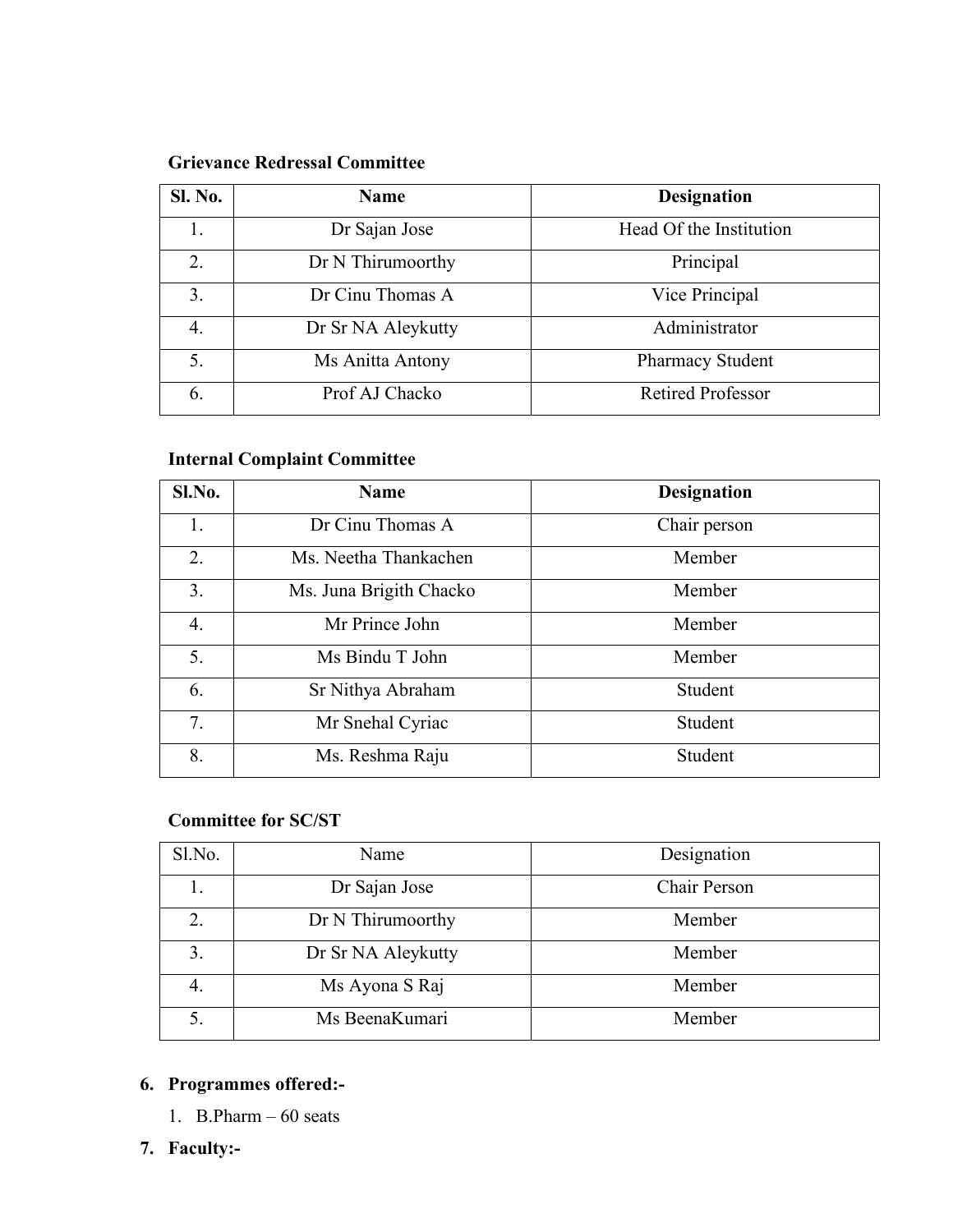#### **ACADEMIC & TECHNICAL STAFF**

Academic Staff: -

- 1. Dr Sajan Jose, M.Pharm, PhD
- 2. Dr Sr NA Aleykutty M. Pharm, PhD
- 3. Dr N Thirumoorthy, M.Pharm PhD
- 4. Dr Cinu Thomas A, M.Pharm, MBA, PhD
- 5. Mrs. Neetha Thankachen, M. Pharm
- 6. Mrs. Liji C. J, M. Pharm
- 7. Miss. Saniya Zachariah, M. Pharm
- 8. Sr. Aley Simon, M. Pharm
- 9. Sr. Dintumol Thomas, M. Pharm
- 10. Ms. Juna Brijit Chacko, M. Pharm
- 11. Ms. Jisha Thomas, M. Pharm
- 12. Miss. Anit Joji George, M. Pharm
- 13. Ms. Rynu Tom, M. Pharm
- 14. Dr. Jayaram U, M. Pharm, PhD
- 15. Sr. Anna C K, M. Pharm
- 16. Mrs. Reny Abraham
- 17. Miss. Anjitha Binu

Technical Staff: -

- 1. Mr. Prince John, B. Com
- 2. Bindu T John; B. Lib
- 3. Mrs. Beena Kumari K, D. Pharm
- 4. Mrs. Margret Mathew, D. Pharm
- 6. Miss. Tessy Thomas; B. Sc
- 5. Mr. Vinod Kumar E.S, B.Sc. Electronics
- 6. Mr. Santhosh Stephen

#### **8. Profile of Principal & Faculties:-**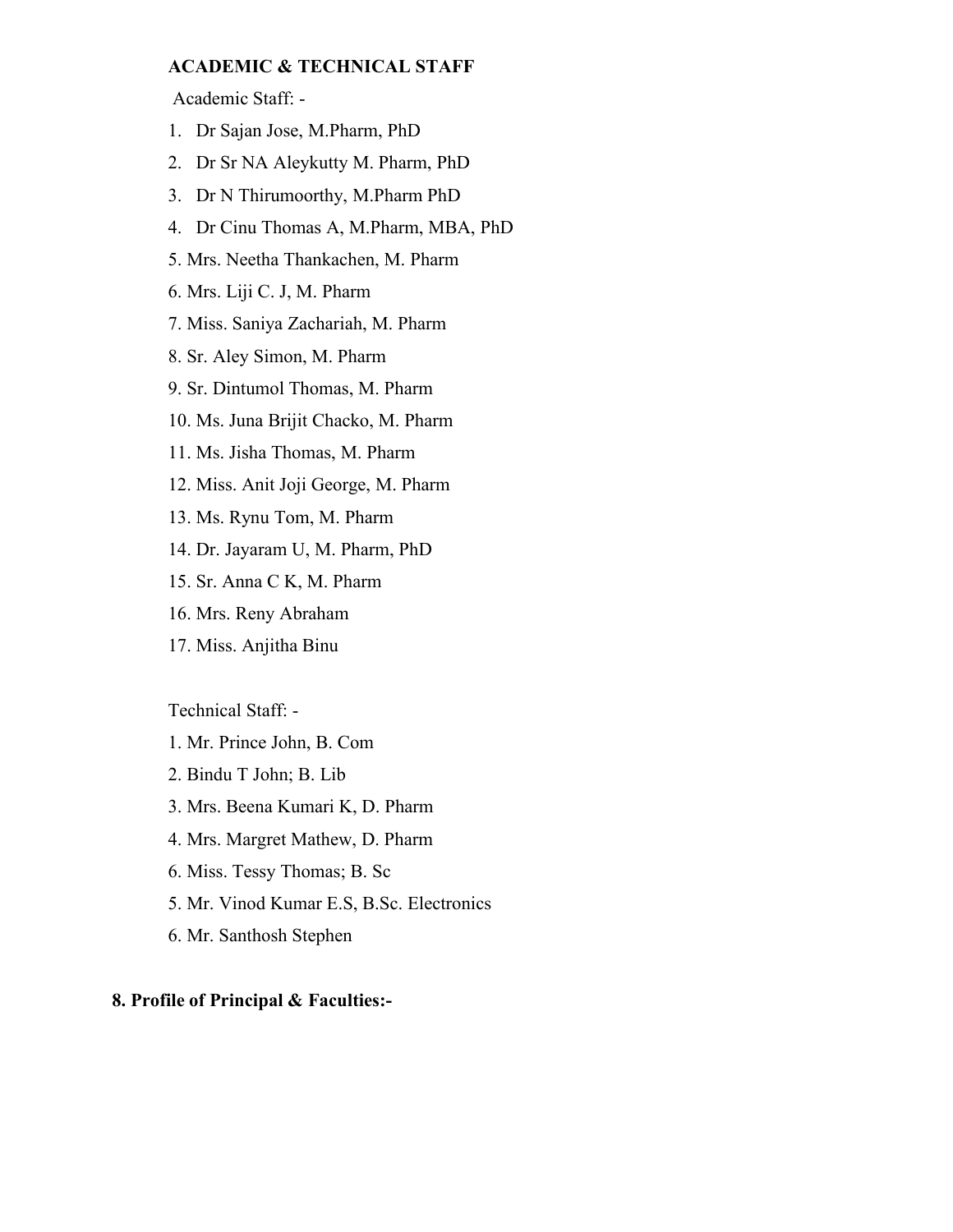| <b>Name</b>   | : Dr Sajan Jose      |  |
|---------------|----------------------|--|
| Date of birth | : 06.02.1974         |  |
| Unique ID     | $\therefore$ CCP1001 |  |



Educational Qualifications:-

| 2011-2016  | Mahatma Gandhi University,<br>Kottayam, India                   | Ph D                 | <b>Pharmaceutical</b><br><b>Sciences</b> |
|------------|-----------------------------------------------------------------|----------------------|------------------------------------------|
| 1996-1998  | The Tamilnadu Dr. M. G. R Medical<br>University, Chennai, India | Master of Pharmacy   | $M.Pharm -$<br>(Pharmaceutics)           |
| 1992 -1996 | The Tamilnadu Dr. M. G. R Medical<br>University, Chennai, India | Bachelor of Pharmacy | <b>B</b> Pharm                           |

Work Experience

a) Teaching

| <b>Period</b>             | <b>Designation &amp; Institution</b>                                                                                                                                                                                              | <b>Total</b><br><b>Duration</b> |
|---------------------------|-----------------------------------------------------------------------------------------------------------------------------------------------------------------------------------------------------------------------------------|---------------------------------|
| 16.12.2020<br>onwards     | Professor & Academic Director, Caritas Educity, Ettumanoor,<br>Kottayam.                                                                                                                                                          |                                 |
| Jan 2019 to<br>Dec 2020   | Professor, Dept. of Pharmaceutical Sciences, Centre for Professional<br>and Advanced Studies, Higher Education Department, Govt of Kerala.                                                                                        | 2 Years                         |
| Jan $2001$ to<br>Dec 2018 | Senior Lecturer, Dept. of Pharmaceutical Sciences, Mahatma Gandhi<br>University, Kerala (from July 2017, institution is part of Centre for<br>Professional and Advanced Studies, Higher Education Department,<br>Govt of Kerala.) | 18 years                        |
| 1998 to<br>2001           | Lecturer, Dept. of Pharmaceutical Sciences, Mahatma Gandhi<br>University, Kerala                                                                                                                                                  | 2 years                         |

Administrative experiences:

• 21 Years of administrative experiences in admission cell of School of Medical Education (SME) for admitting approximately 950 students from an average of 4000 applications in 16 courses.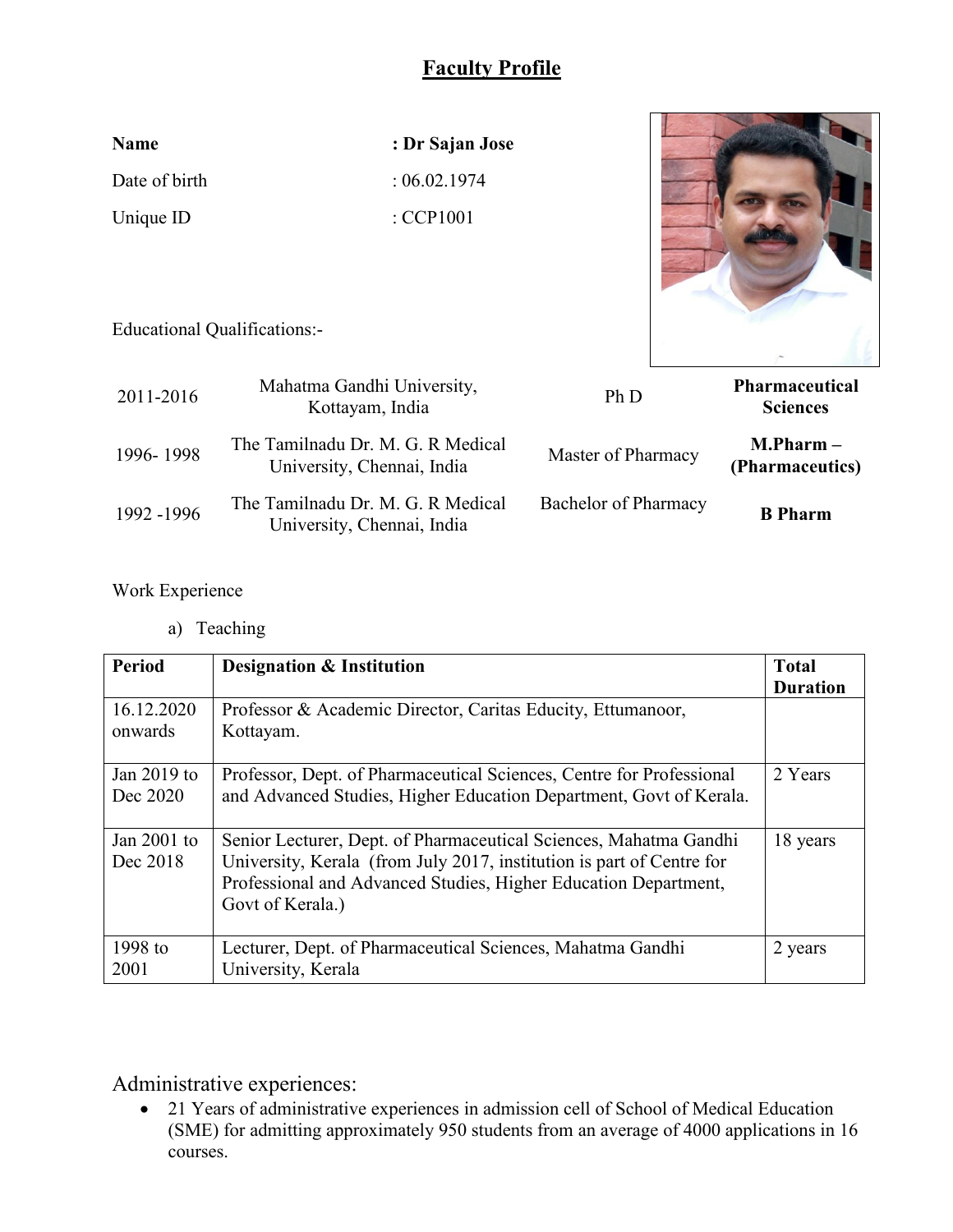- Chairman, Board of examinations of M G University in many B. Pharm and M. Pharm courses from 2000 onwards.
- Carried out documentation work for AICTE and PCI approval processes of our department from 1999 onwards.
- Inspected approximately 30 Pharmacy Colleges all over the country and reported about its infra structure facilities, faculties, laboratory facilities, library, and documentation system to Pharmacy Council of India as its Inspector from 2010 February onwards.
- Member Board of Studies (Pharmacy) in Mahatma Gandhi University and Kannur University.

#### Area of Specialization

- 1. Controlled drug delivery systems
- 2. Nanoparticular Drug Delivery system.
- 3. Targeted drug delivery systems.

Courses taught at Diploma/Under Graduate Level

|         | <b>Under Graduate</b> | Post Graduate           |
|---------|-----------------------|-------------------------|
| Courses | All Pharmaceutics     | <b>Advanced Drug</b>    |
| Taught  | Subjects              | <b>Delivery Systems</b> |
|         | Physical Pharmacy     | Biopharmaceutics $\&$   |
|         | Biopharmaceutics $\&$ | Pharmacokinetics        |
|         | Pharmacokinetics      |                         |

| Research Guidance (Number of students)                     | :16         |
|------------------------------------------------------------|-------------|
| No. of papers published in National/International Journals | : 23        |
| No. of Conferences attended                                | : 20        |
| Master (Completed/Ongoing)                                 | : completed |
| PhD (Completed/Ongoing)                                    | : completed |
| Projects Carried out                                       | :02         |

No. of books published with details (Name of Book, Publisher with ISBN, year of publication etc.) **Targeting adrenocortical tumour cells using lipid nanocarriers**, in: Lipid Nanocarriers in Cancer Diagnosis and Therapy, Souto, E.B. (Ed.), i-Smithers Creative Publishing Solutions, Akron, Ohio, Chapter 10, pp 331-346, (2011)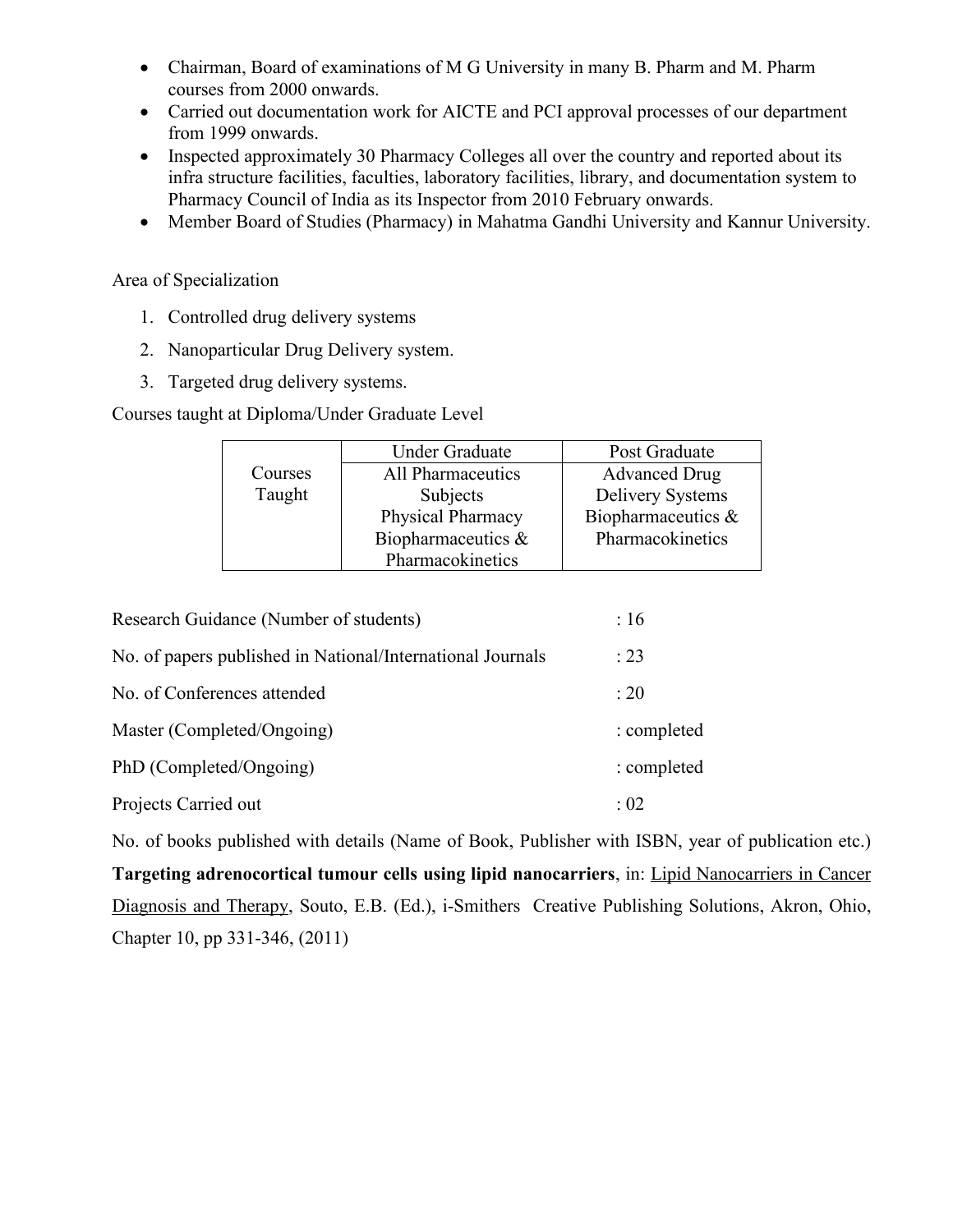**Name : Dr Aleykutty NA**

Date of birth  $: 1^{st}$  May 1951



Educational Qualifications:-

| 1991-          | KMC, Manipal, Mangalore                                                      | PhD                  | Pharmaceutical  |
|----------------|------------------------------------------------------------------------------|----------------------|-----------------|
| 1994           | university                                                                   |                      | Sciences        |
| 1984-          | L.M.College of Pharmacy,                                                     | Master of Pharmacy   | $M.Pharm -$     |
| 1986           | Ahmedabad, Gujrat University                                                 |                      | (Pharmacognosy) |
| 1971 -<br>1975 | College of Pharmaceutical<br>sciences, Medical college, Kerala<br>University | Bachelor of Pharmacy | <b>B</b> Pharm  |

Work Experience:-

a) Teaching

| Sl.no | Institute                                                                                                                        | Designation                  | Duration            |                   |
|-------|----------------------------------------------------------------------------------------------------------------------------------|------------------------------|---------------------|-------------------|
|       |                                                                                                                                  |                              | From                | To                |
| 1.    | Caritas College of Pharmacy,<br>Caritas Educity, Ettumanoor                                                                      | Professor &<br>Administrator | October 2020        |                   |
| 2.    | Caritas College of Pharmacy,<br>Caritas Hospital, Thellakom,<br>Kottayam                                                         | Principal                    | December<br>2013    | October 2020      |
| 3.    | Pushpagiri College of<br>Pharmacy, Tiruvalla,<br>Pathanamthitta.                                                                 | Principal                    | Sept 2010           | Nov. 2013         |
| 4.    | Dept. of Pharmaceutical<br>Sciences, Cheruvandoor,<br>Mahatma Gandhi University.<br>Ettumanoor. P.O, Kottayam-<br>686 631 Kerala | Principal in charge          | Feb 1998<br>onwards | <b>March 2010</b> |
| 5.    | Dept. of Pharmaceutical Scs,<br>Cheruvandoor, Mahatma<br>Gandhi University. Ettumanoor.                                          | Associate Professor          | Sept 1995           | Jan 1998          |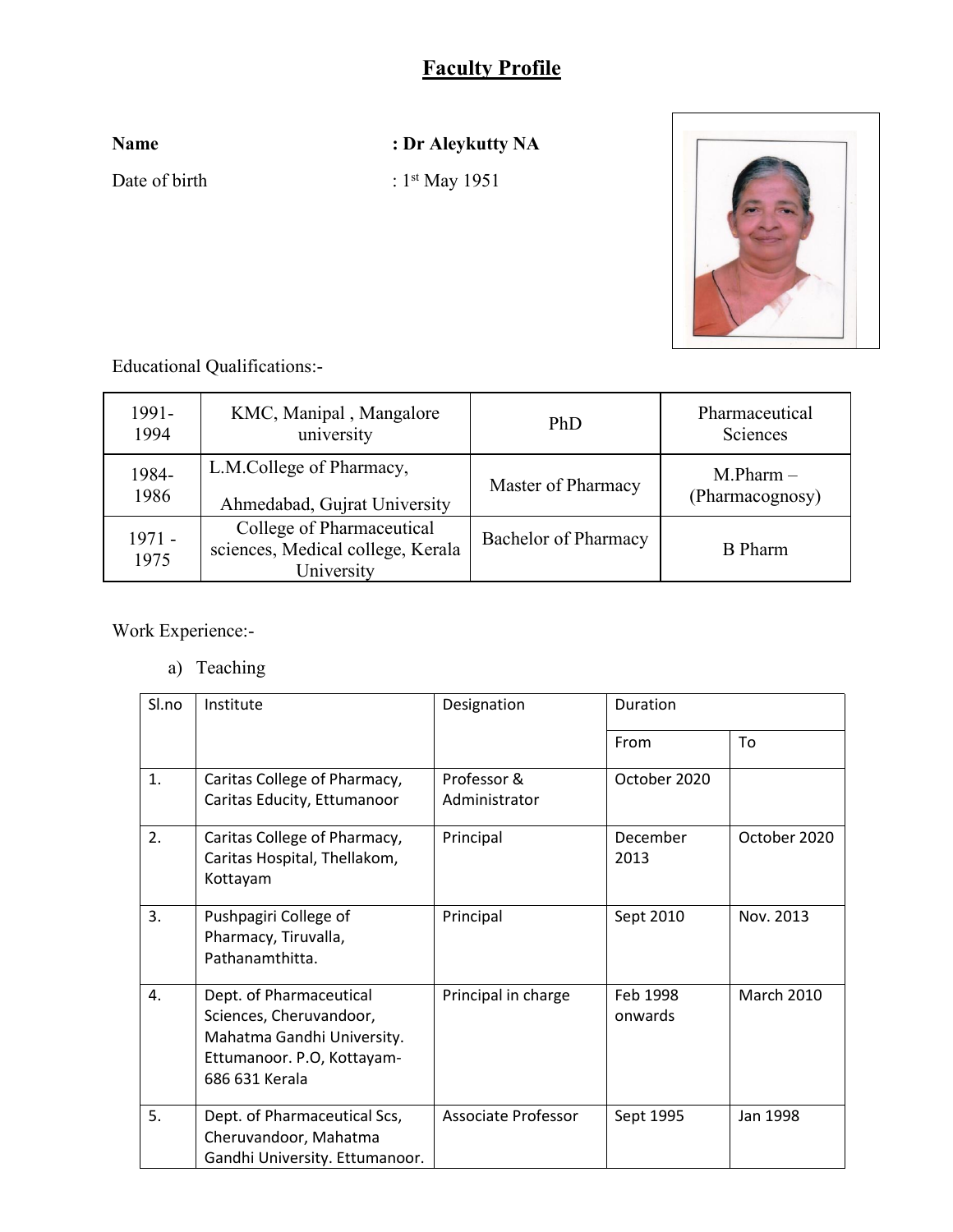| P.O, Kottayam-686 631 Kerala<br>6.<br>Principal<br>July1993<br>Caritas College of Pharmacy,<br>Sept 1995<br>Thellakom, P.O, Kottayam-16,<br>Kerala<br>7.<br>College of Pharmaceutical Scs,<br>Research assistant &<br>Nov 1989<br>June 1993<br>KMC, Manipal<br>Part time Lecturer<br>8.<br>Caritas College of Pharmacy,<br>Principal<br>Nov 1985<br>Nov 1989<br>Thellakom, P.O, Kottayam,<br>Kerala<br>9.<br>Caritas College of Pharmacy,<br>Mar 1981<br><b>July 1983</b><br>Lecturer<br>Thellakom, P.O, Kottayam-16,<br>Kerala<br>10.<br>Lisie College of Pharmacy,<br>Mar 1977<br>Mar 1980<br>Lecturer<br>Cochin |  |  |  |
|--------------------------------------------------------------------------------------------------------------------------------------------------------------------------------------------------------------------------------------------------------------------------------------------------------------------------------------------------------------------------------------------------------------------------------------------------------------------------------------------------------------------------------------------------------------------------------------------------------------------|--|--|--|
|                                                                                                                                                                                                                                                                                                                                                                                                                                                                                                                                                                                                                    |  |  |  |
|                                                                                                                                                                                                                                                                                                                                                                                                                                                                                                                                                                                                                    |  |  |  |
|                                                                                                                                                                                                                                                                                                                                                                                                                                                                                                                                                                                                                    |  |  |  |
|                                                                                                                                                                                                                                                                                                                                                                                                                                                                                                                                                                                                                    |  |  |  |
|                                                                                                                                                                                                                                                                                                                                                                                                                                                                                                                                                                                                                    |  |  |  |
|                                                                                                                                                                                                                                                                                                                                                                                                                                                                                                                                                                                                                    |  |  |  |

Area of Specialization : Phytochemistry and Pharmacognosy.

Courses taught at Diploma/Under Graduate Level

|         | Under Graduate        | Post Graduate |
|---------|-----------------------|---------------|
| Courses |                       | Advanced      |
| Taught  | All Pharmacy Subjects | Pharmacognosy |

| No. of papers published in National/International Journals | .29         |
|------------------------------------------------------------|-------------|
| No. of Conferences attended                                | : 40        |
| Master (Completed/Ongoing)                                 | : completed |
| PhD (Completed/Ongoing)                                    | : completed |

# **Faculty Profile**

| <b>Name</b>   | : Dr N Thirumoorthy |
|---------------|---------------------|
| Date of birth | : 10.06.1976        |



Educational Qualifications:-

|  | Degree   College & University |  | Year   Class & Percentage   Major subject with $\vdash$ |
|--|-------------------------------|--|---------------------------------------------------------|
|  |                               |  |                                                         |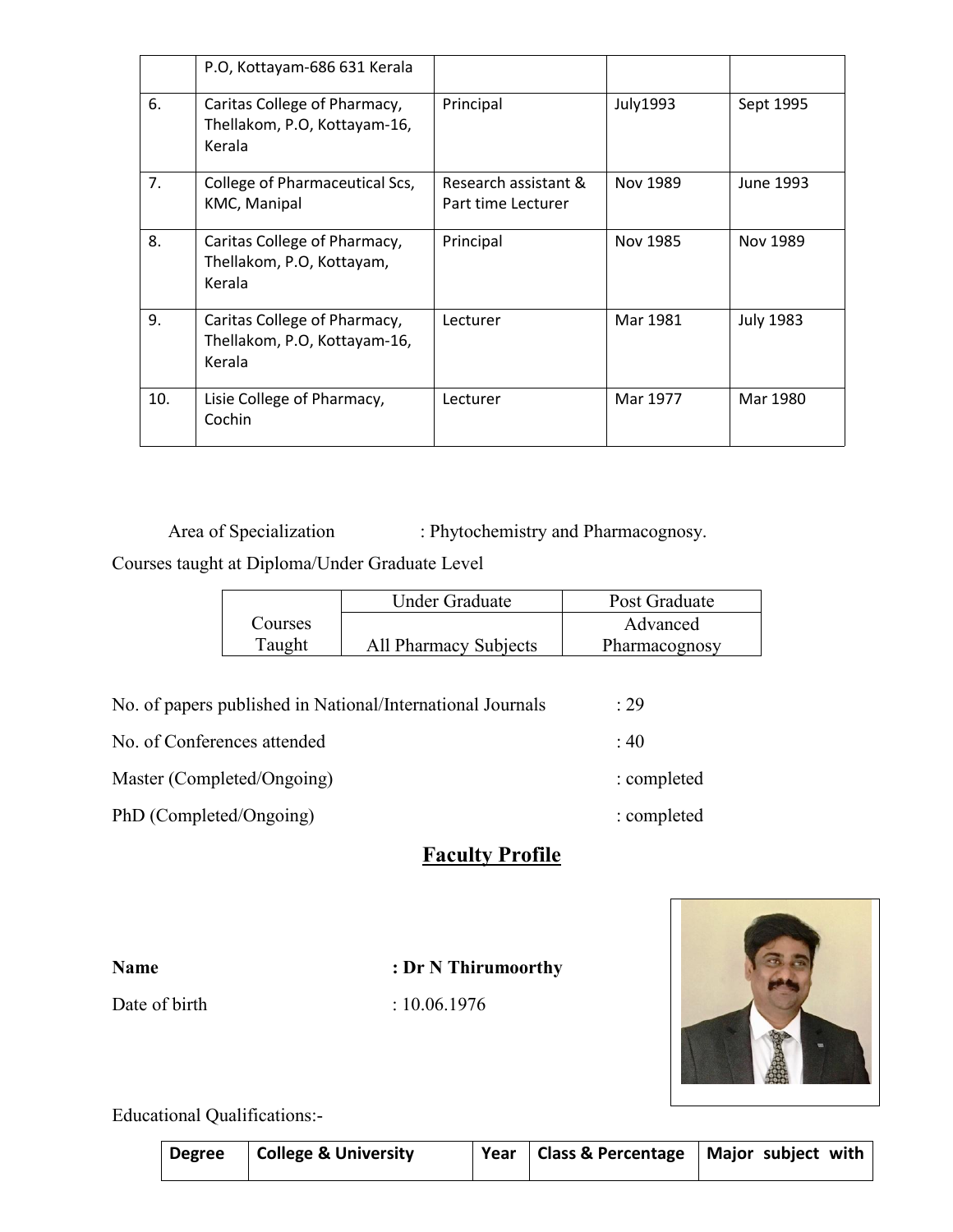|                |                                                   |      |                      | specialization |
|----------------|---------------------------------------------------|------|----------------------|----------------|
| <b>B.Pharm</b> | Sri Ramakrishna College of<br>Pharmacy-Coimbatore | 1997 | 62% with First class | Pharmacy       |
| M.Pharm        | Sri Ramakrishna College of<br>Pharmacy-Coimbatore | 2000 | 69% with First class | Pharmaceutics  |
| Ph.D           | University-<br>Jadavpur<br>Kolkatta               | 2007 | <b>NA</b>            | Pharmacy       |

Work Experience

a) Teaching

| <b>College &amp; University</b>                                        | Year        |           | <b>Designation</b>      | Job description                                       |  |
|------------------------------------------------------------------------|-------------|-----------|-------------------------|-------------------------------------------------------|--|
|                                                                        | <b>From</b> | To        |                         |                                                       |  |
| KMCH College of Pharmacy -<br>Coimbatore.                              | 16.02.00    | 15.11.07  | Lecturer &<br>Asst.Prof | <b>Taught Pharmaceutics</b><br>for UG and PG students |  |
| RNS College of Pharmacy-<br>Gwalior.                                   | 17.11.07    | 30.09.08  | Professor               | -do-                                                  |  |
| Patlolla Ramakrishna Reddy<br>College<br>of<br>Pharmacy-<br>Hyderabad. | 01.10.08    | 17.06.10  | Principal               | -do-                                                  |  |
| Cherraan's<br>of<br>College<br>Pharmacy-Coimbatore.                    | 23.06.10    | 16.02.18  | Principal               | -do-                                                  |  |
| PPG College of Pharmacy $-$<br>Coimbatore.                             | 07.05.18    | 15.10.20  | Director&<br>Professor  | -do-                                                  |  |
| Caritas College of pharmacy,<br>Ettumanoor                             | 16.10.20    | Till date | Principal               | -do-                                                  |  |

### ADMINISTRATIVE EXPERIENCE

Experienced in licensing work to start new courses and colleges.

Involved in affiliation work and from AICTE,PCI and University for past 10 years

Experienced in admission of 36 PG students every year.

Experienced in admission of 60 UG and 30 Pharm.D students every year.

Appointing faculty for various department.

Maintain all day to day activities of UG and PG programs.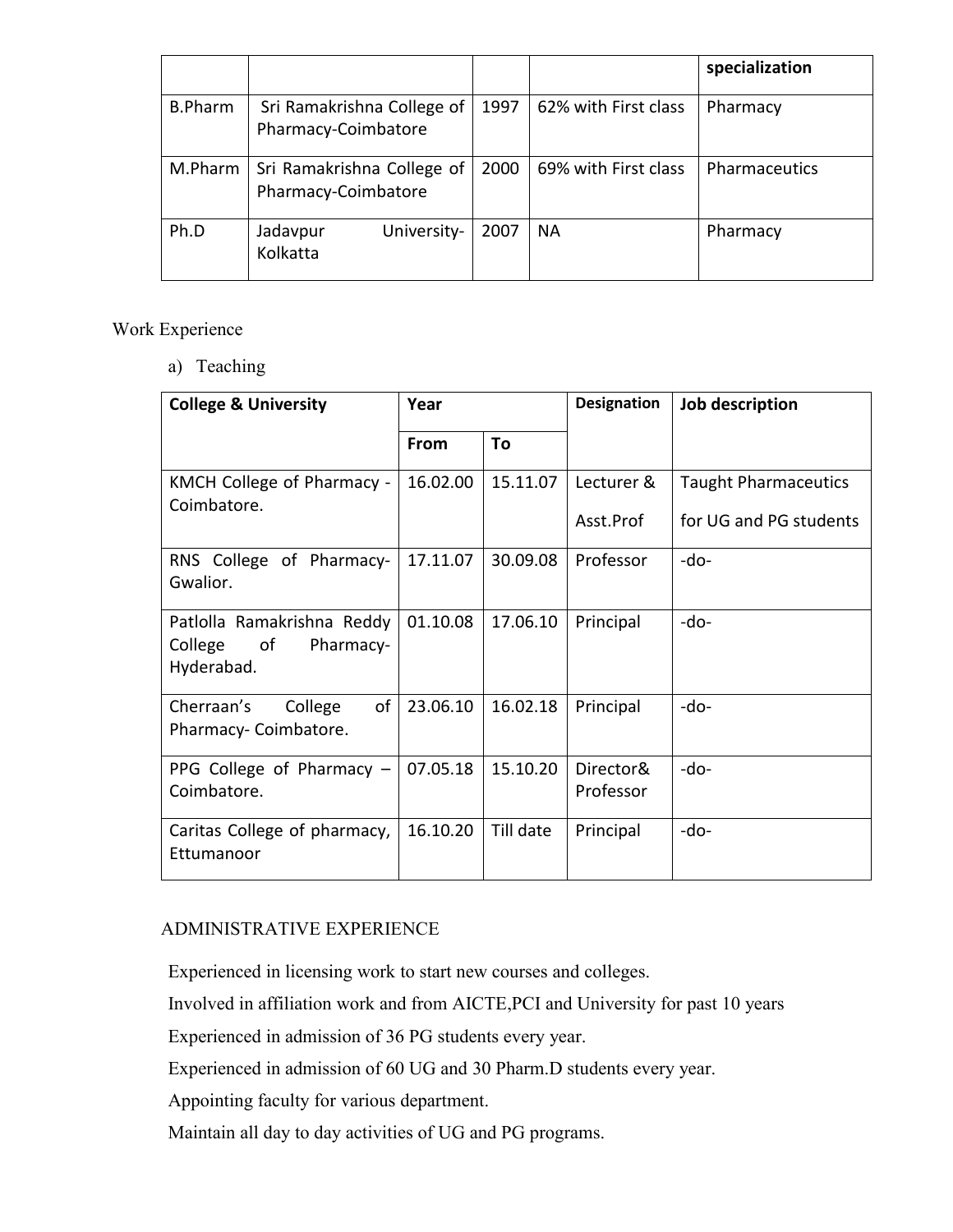Area of Specialization : Formulation Development

| Research Guidance (Number of students)                                     | : 40        |
|----------------------------------------------------------------------------|-------------|
| No. of papers published in National/International Journals $\therefore$ 26 |             |
| No. of Conferences attended                                                | : 40        |
| Master (Completed/Ongoing)                                                 | : completed |
| PhD (Completed/Ongoing)                                                    | : completed |

# **Faculty Profile**

**Name : Dr Cinu Thomas A**

 $: 25.05.1975$ 

 $\ldots$ CCP1003

| Name          |  |
|---------------|--|
| Date of birth |  |
| Unique ID     |  |



Educational Qualifications:-

| $2011 -$<br>2015 | Manipal University, Manipal,<br>Karnataka                 | PhD                  | Pharmaceutical<br>Chemistry                  |
|------------------|-----------------------------------------------------------|----------------------|----------------------------------------------|
| 1996-<br>1998    | The Tamil Nadu Dr. M. G. R<br>Medical University, Chennai | Master of Pharmacy   | $M.Pharm -$<br>(Pharmaceutical<br>Chemistry) |
| 1992 -<br>1996   | BangaloreUniversity, Bangalore                            | Bachelor of Pharmacy | <b>B</b> Pharm                               |

### Additional Qualifications:

| $12013-$ | NALSAR University of Law, | Post-Graduate   | Patent Law                 |
|----------|---------------------------|-----------------|----------------------------|
| 2014     | Hyderabad.                | Diploma (PGDPL) |                            |
| $12016-$ | The ICFAI University,     | <b>MBA</b>      | Pharmaceutical Management. |
| 2018     | Sikkim                    |                 |                            |

Work Experience:-

b) Teaching

| Period     | <b>Designation &amp; Institution</b>                                 | <b>Total</b><br><b>Duration</b> |
|------------|----------------------------------------------------------------------|---------------------------------|
| 12.10.2020 | Professor & Vice Principal, Caritas College of Pharmacy, Ettumanoor, |                                 |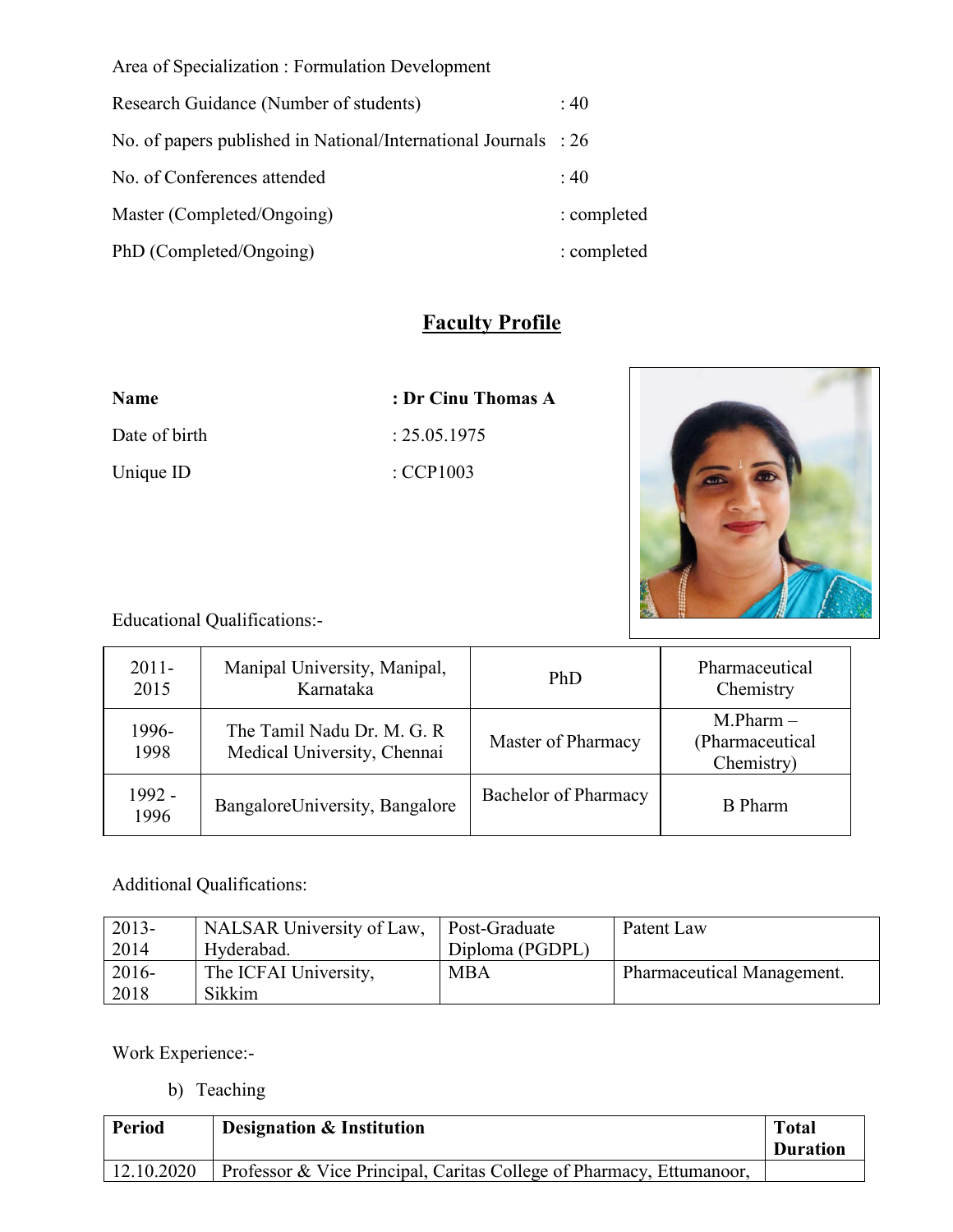| onwards                        | Kottayam.                                                                                                                                                                                                                         |                        |
|--------------------------------|-----------------------------------------------------------------------------------------------------------------------------------------------------------------------------------------------------------------------------------|------------------------|
| Jan 2019 to<br>Oct 2020        | Professor, Dept. of Pharmaceutical Sciences, Centre for Professional<br>and Advanced Studies, Higher Education Department, Govt of Kerala.                                                                                        | I Year, 9<br>Months    |
| Feb 2004 to<br>Dec 2018        | Senior Lecturer, Dept. of Pharmaceutical Sciences, Mahatma Gandhi<br>University, Kerala (from July 2017, institution is part of Centre for<br>Professional and Advanced Studies, Higher Education Department,<br>Govt of Kerala.) | 14 Years,<br>10 Months |
| Jan 2002 to<br>Feb 2004        | Vice Principal, Caritas College of Pharmacy, Kottayam, Kerala                                                                                                                                                                     | 2 Years, 1<br>Month    |
| October<br>1998 to Dec<br>2001 | Vice Principal, A. M. College of Pharmacy, Karunagappally, Quilon,<br>Kerala                                                                                                                                                      | 3 Years, 2<br>Months   |

Area of Specialization: *In silico* drug design, synthesis and biological screening of New Chemical Entities (NCE)

Courses taught at Diploma/Under Graduate Level

|         | Diploma                         | <b>Under Graduate</b>           | Post Graduate                |
|---------|---------------------------------|---------------------------------|------------------------------|
| Courses | Drug Store & Business           | <b>Pharmaceutical Chemistry</b> | Modern Pharmaceutical        |
| Taught  | Management                      | I, II, III, IV, V & IV          | <b>Analytical Techniques</b> |
|         | Pharmacology                    | <b>Pharmaceutical Analysis</b>  | <b>Advanced Medicinal</b>    |
|         | <b>Pharmaceutical Chemistry</b> |                                 | Chemistry                    |

| Research Guidance (Number of students)                     | : 03        |
|------------------------------------------------------------|-------------|
| No. of papers published in National/International Journals | : 23        |
| No. of Conferences attended                                | : 21        |
| Master (Completed/Ongoing)                                 | : Completed |
| PhD (Completed/Ongoing)                                    | : Completed |
| Projects Carried out                                       | $\div 02$   |
| Patents (Filed & Granted)                                  | :01         |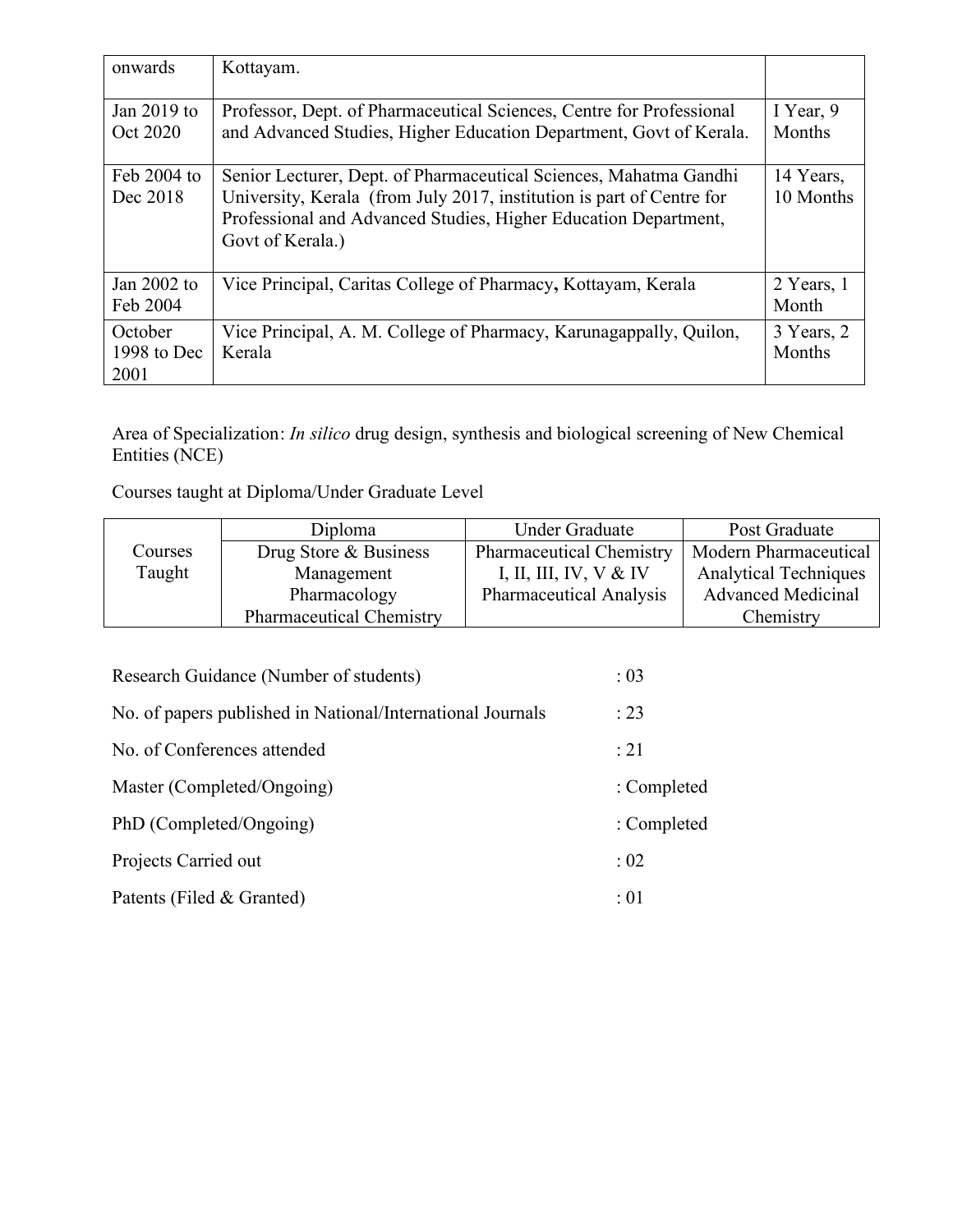П

| <b>Name</b>                                         |                                               | Jayaram U.                                                                        |                                                                                                                         |                                                             |  |  |
|-----------------------------------------------------|-----------------------------------------------|-----------------------------------------------------------------------------------|-------------------------------------------------------------------------------------------------------------------------|-------------------------------------------------------------|--|--|
| Date of birth                                       |                                               | 19-01-1988.                                                                       |                                                                                                                         |                                                             |  |  |
| CCP 1025.<br>Unique ID                              |                                               |                                                                                   |                                                                                                                         |                                                             |  |  |
| <b>Educational Qualifications</b><br>M. Pharm, PhD. |                                               |                                                                                   |                                                                                                                         |                                                             |  |  |
| Work Experience                                     |                                               |                                                                                   |                                                                                                                         |                                                             |  |  |
| b)<br>$\mathbf{c})$<br>$\mathbf{d}$                 | a) Teaching<br>Research<br>Industry<br>Others | 8 Months (Post UG).<br>1 Year, 6 Months (Post PhD).<br>1 Year (Post PhD).<br>Nil. |                                                                                                                         |                                                             |  |  |
|                                                     | Area of Specialization                        | Pharmaceutical Chemistry.                                                         |                                                                                                                         |                                                             |  |  |
|                                                     |                                               |                                                                                   | Courses taught at Diploma/Under Graduate Level I <sup>st</sup> Year Pharmaceutics, II <sup>nd</sup> Year Pharmaceutics, |                                                             |  |  |
|                                                     |                                               |                                                                                   |                                                                                                                         | Ist Semester Pharmaceutical Inorganic Chemistry,            |  |  |
|                                                     |                                               |                                                                                   |                                                                                                                         | II <sup>nd</sup> Semester Pharmaceutical Organic Chemistry. |  |  |
|                                                     | Research Guidance (Number of students)        |                                                                                   | Nil.                                                                                                                    |                                                             |  |  |
|                                                     |                                               | No. of papers published in National/International Journals 11.                    |                                                                                                                         |                                                             |  |  |
| No. of Conferences attended                         |                                               |                                                                                   | 15.                                                                                                                     |                                                             |  |  |
| Master (Completed/Ongoing) : Completed              |                                               |                                                                                   |                                                                                                                         |                                                             |  |  |
|                                                     | PhD (Completed/Ongoing) : Completed           |                                                                                   |                                                                                                                         |                                                             |  |  |

# **Faculty Profile**

Name : Neetha Thankachen

Date of birth : 06/09/1985

Unique ID : P10963

Educational Qualifications:-M. Pharm

Work Experience

| a) Teaching : | 9 year $&$ 4 months           |
|---------------|-------------------------------|
| b) Research : | Nil                           |
| c) Industry : | 9 months                      |
| d) Others :   | 1 year as hospital Pharmacist |
|               |                               |

Area of Specialization : Pharmaceutical Chemistry

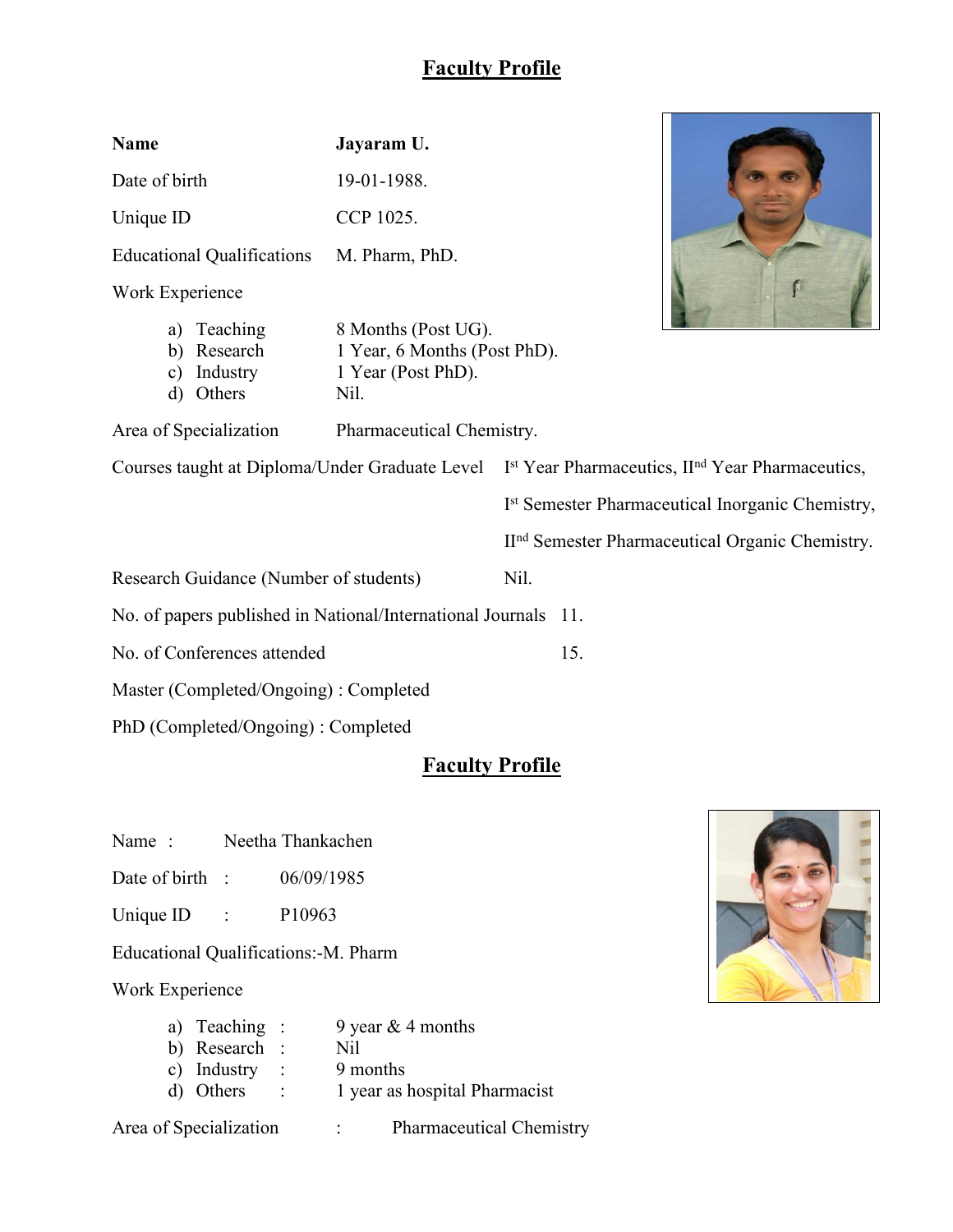Courses taught at Diploma/Under Graduate Level: Pharmaceutical Inorganic Chemistry, Pharmaceutical Organic Chemistry, Biochemistry, Pharmaceutical Analysis, Chemistry of Natural Products, Medicinal Chemistry, Modern Analytical Techniques and Instrumentation, Drug Store and Business Management, Hospital and Clinical Pharmacy

Research Guidance (Number of students) : Nil

No. of papers published in National/International Journals : 02

No. of Conferences attended : 30

Master (Completed/Ongoing) : Completed

PhD (Completed/Ongoing) : Ongoing

### **Faculty Profile**

**Name : LIJI C J**

Date of birth : 05/11/1991

Unique ID : C23540

Educational Qualifications:- M Pharm

Work Experience

a) Teaching : 4 Years & 6 Months

Area of Specialization : Pharmacy Practice

Courses taught at Diploma/Under Graduate Level :

Pharmaceutical Inorganic Chemistry, Pharmacology, Biochemistry, Human Anatomy & Physiology, Pathophysiology, Hospital & Clinical Pharmacy.

Research Guidance (Number of students) : Nil

No. of papers published in National/International Journals : 1

No. of Conferences attended : 10

Master (Completed/Ongoing) : Completed

PhD (Completed/Ongoing) : Ongoing

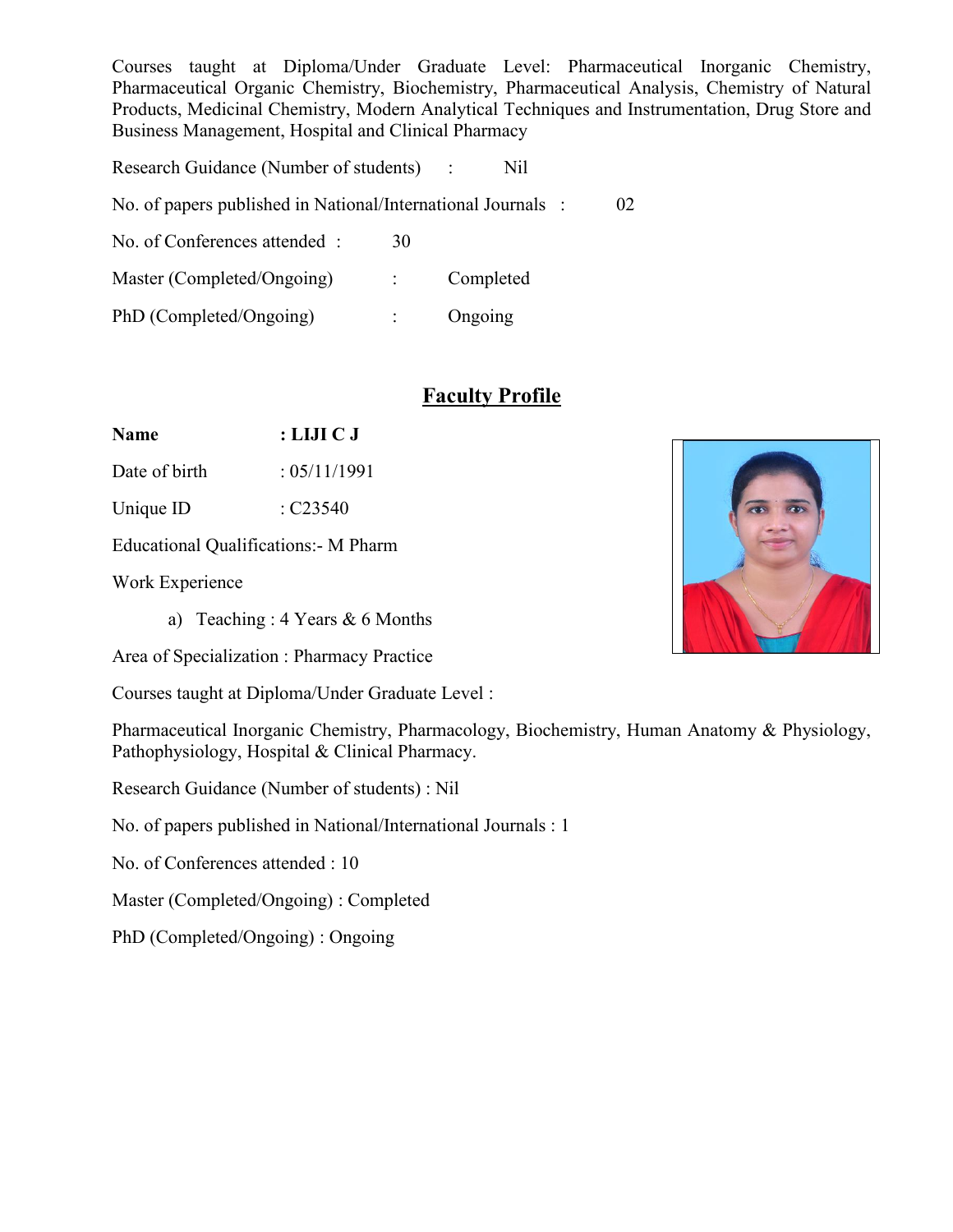### **Name: JUNA BRIGIT CHACKO**

Date of birth: 25/03/1988

Unique ID: CCP1020

Educational Qualifications: M PHARM

Work Experience

a) Teaching:7years 7 months

Area of Specialization: PHARMACEUTICS

Courses taught at Diploma/Under Graduate Level: Pharmaceutics-I &II, Physical pharmacy, pharmaceutical technology, Biopharmaceutics & Pharmacokinetics, Pharmaceutical formulation

Research Guidance (Number of students): NIL

No. of papers published in National/International Journals: 4

No. of Conferences attended: NIL

Master (Completed/Ongoing): Completed

PhD (Completed/Ongoing): ONGOING

Projects Carried out:01

## **Faculty Profile**

### Name**: ALEY SIMON**

Date of birth :**07/04/1986**

Unique ID**: CCP1010**

Educational Qualifications:-**M Pharm**

Work Experience

- a) Teaching :**1.5 years**
- b) Research
- c) Industry
- d) Others :**3 years as hospital pharmacist**

Area of Specialization :**PHARMACOLOGY**

Courses taught at Diploma/Under Graduate Level: **Pharmacology (Diploma)**

### **Pathophysiology , Pharmaceutical chemistry (UG)**

Research Guidance (Number of students):NIL



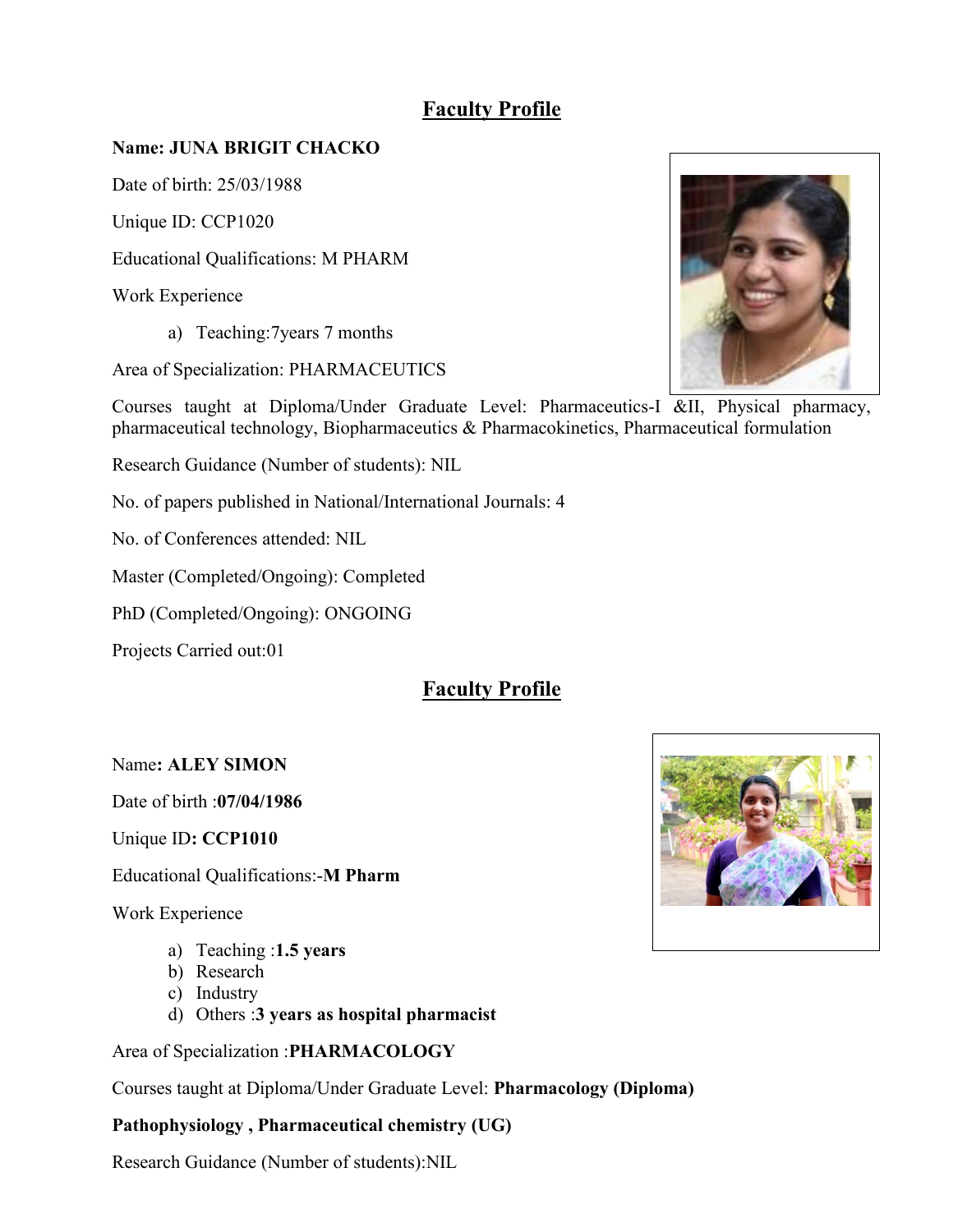No. of papers published in National/International Journals :NIL

No. of Conferences attended :**12**

Master (Completed/Ongoing): **M pharm (Pharmacology) Completed**

PhD (Completed/Ongoing) :**Ongoing**

Projects Carried out: NIL

Patents (Filed & Granted) :NIL

Technology Transfer : NIL

No. of books published with details (Name of Book, Publisher with ISBN, year of publication etc.)

### **Faculty Profile**

#### **Name : Dintumol Thomas**

Date of birth : 10/3/1990

Unique ID : q-G4XTHtJt

Educational Qualifications:- B pharm, M pharm

Work Experience

- a) Teaching : 11 months
- b) Research : Nil
- c) Industry : Nil
- d) Others : 4 months (hospital)

Area of Specialization : Pharmaceutics

Courses taught at Diploma/Under Graduate Level : Pharmaceutics, Hospital and Clinical Pharmacy

Research Guidance (Number of students) : Nil

No. of papers published in National/International Journals : Nil

No. of Conferences attended : 7

Master (Completed/Ongoing) : completed



### **Faculty Profile**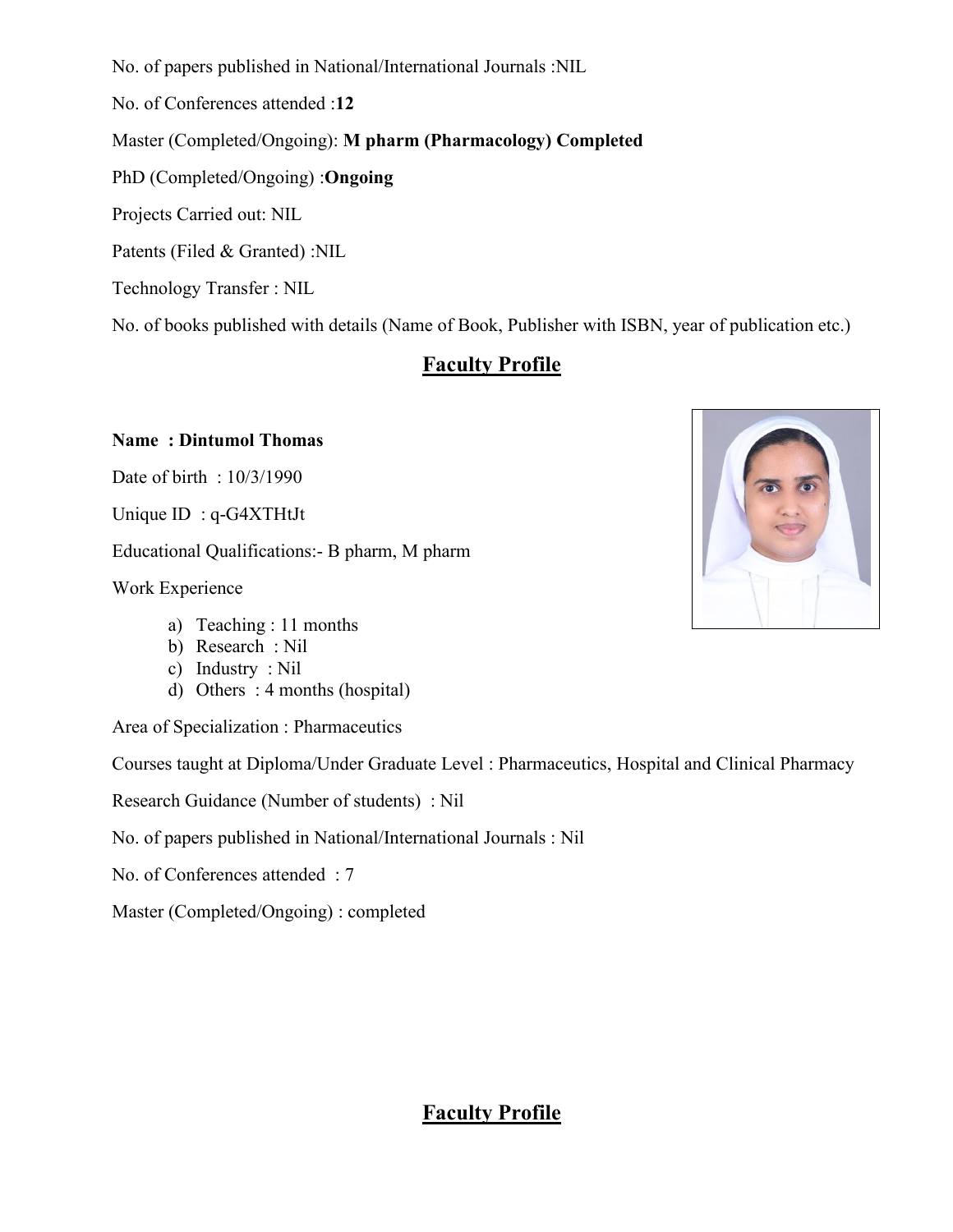### **Name: JISHA THOMAS**

Date of birth: 31/07/1991

Unique ID:

Educational Qualifications:- M. PHARM

Work Experience

b) Teaching: 5 YEARS AND 8 MONTHS

Area of Specialization: PHARMACEUTICAL CHEMISTRY

Courses taught at Diploma/Under Graduate Level: D. PHARM, B PHARM, PHARM D

Research Guidance (Number of students); UG: 02PROJECTS(3STUDENTS)

No. of papers published in National/International Journals: INTERNATIONAL - 03

No. of Conferences attended: 28

Master (Completed/Ongoing): M PHARM (PHARMACEUTICAL CHEMISTRY)-COMPLETED

Projects Carried out: 03

- 1. "Evaluation of *in-vitro* anti-diabetic and anthelmintic activity of leaf extract of Cucurbita maxima Duch"(2018-2019 )
- 2. "ThinLayerChromatographicMethodsForQualitativeAndQuantitative Analysis Of SomeAngiotensin-I Receptor Antagonist"
- 3. "*In-silico*design,synthesis,characterizationandpharmacological screening ofsomenovel Isatin– Imidazolidinonederivatives"

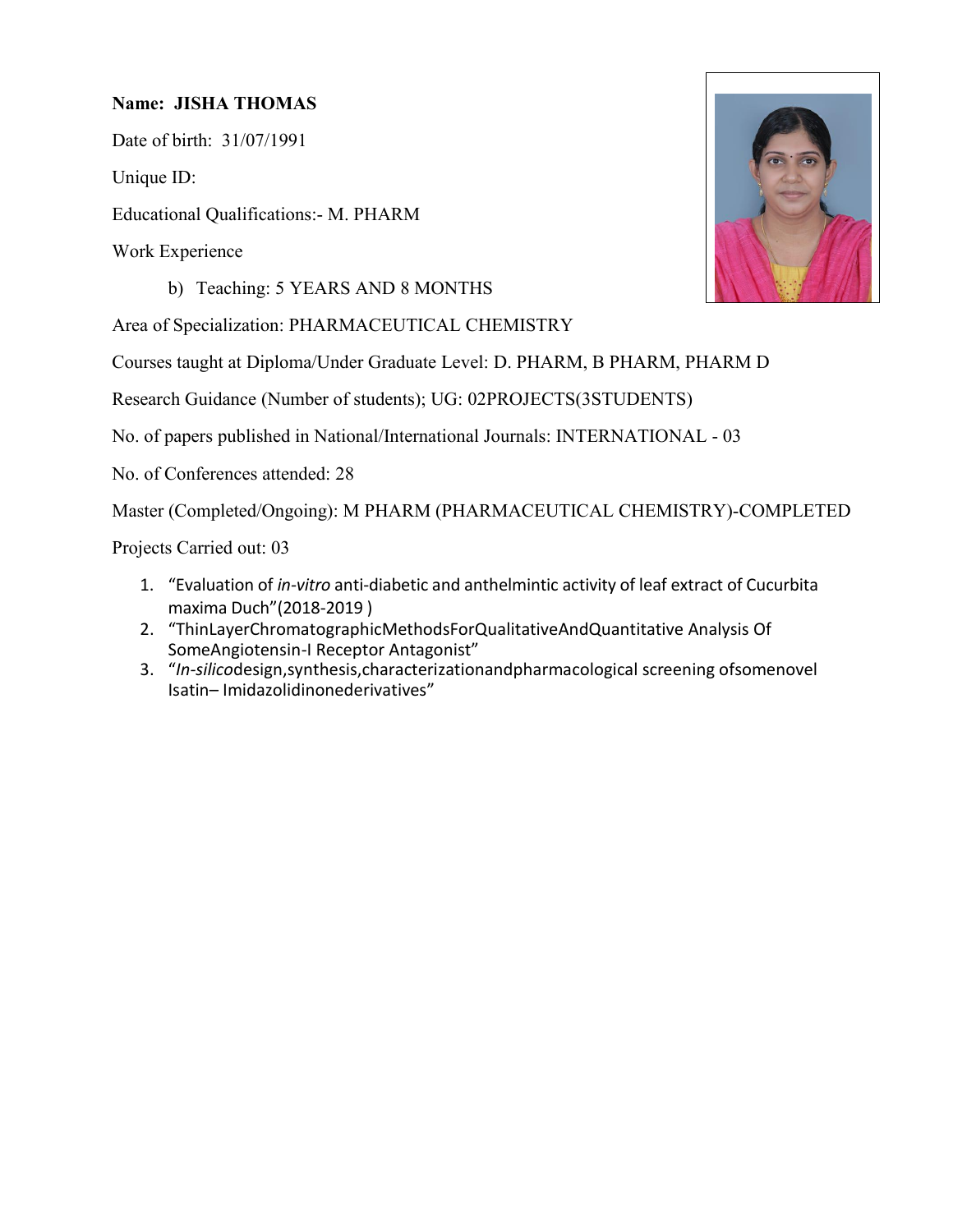### **Name : Ms. ANITA ELSA KURIAKOSE**

Date of birth : 03-09-1996

Unique ID :CCP1028

Educational Qualifications:- M Pharm

Work Experience

a) Teaching :1.2 YEARS

Area of Specialization : PHARMACEUTICAL CHEMISTRY

Courses taught at Diploma/Under Graduate Level : Biochemistry and Clinical Pathology, Pharmaceutical Chemistry I, Biochemistry, Pharmaceutical Organic Chemistry, Physical Pharmaceutics

Research Guidance (Number of students) : NIL

No. of papers published in National/International Journals : 01

No. of Conferences attended : 12

Master (Completed/Ongoing) : Completed

### **Faculty Profile**

### **Name: RYNU TOM THYKKADEN**

Date of birth: 14.06.1991

Unique ID: CCP1024

Educational Qualifications: M. Pharm Pharmacology

Work Experience

- a) Teaching: 5.4 Year
- b) Research:Nil
- c) Industry: Nil
- d) Others

Area of Specialization: Pharmacology

Courses taught at Diploma/Under Graduate Level: Pharmacology, Applied biochemistry and molecuar biology, Pharmacy practice, HAP (B.Pharm)

Research Guidance (Number of students): Nil

No. of papers published in National/International Journals: 1

No. of Conferences attended: 6



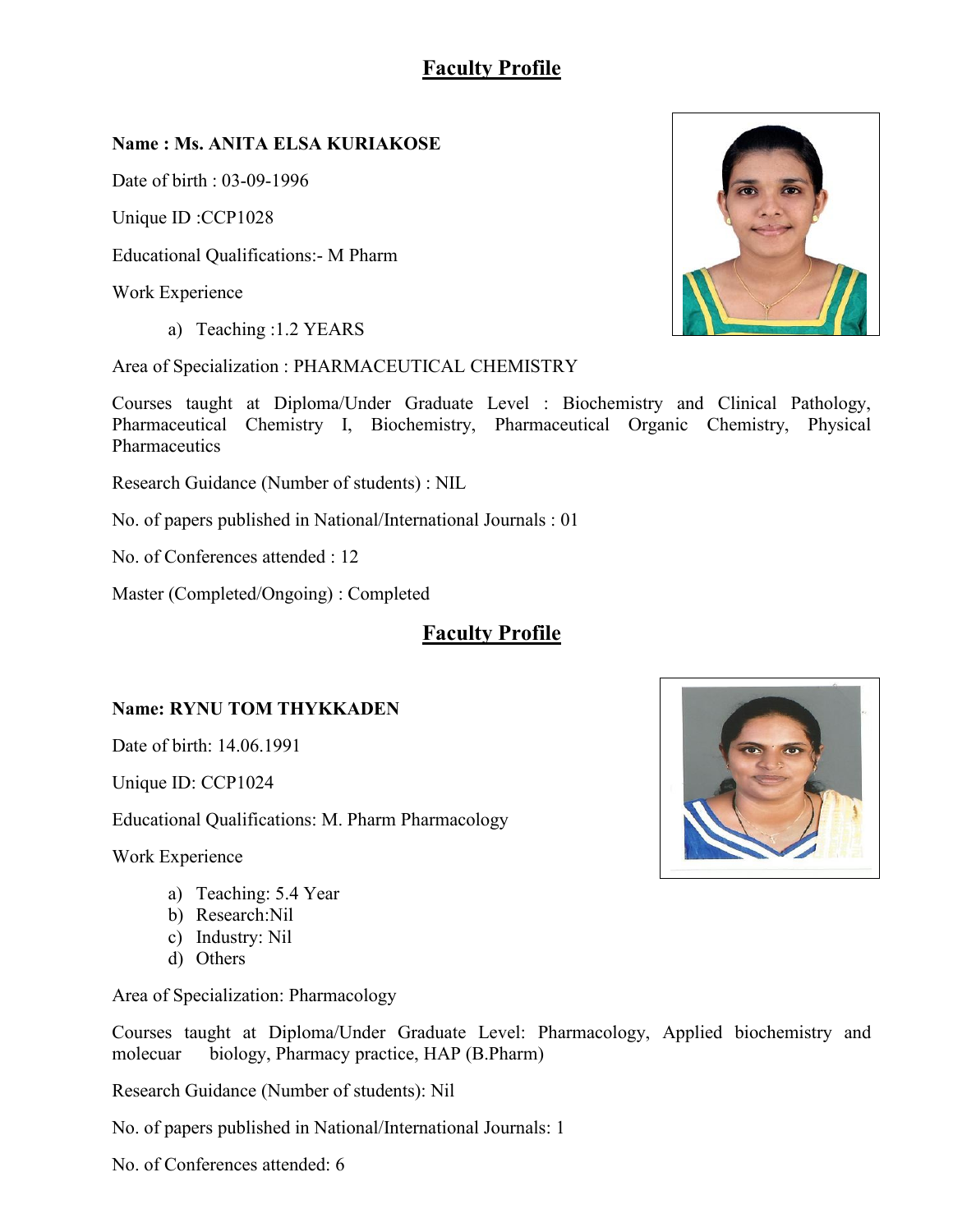Master (Completed/Ongoing): Completed

PhD (Completed/Ongoing): Ongoing

Projects Carried out: Antidiarrhoeal and antibacterial effects of arecanut and lime combination in experimental animals

## **Faculty Profile**

**Name : ANNA C.K.**

Date of birth :  $20\frac{11}{1975}$ 

Unique ID : CCP1026

Educational Qualifications: - M.Pharm

Work Experience

b)

- a) Teaching : 5 years
- c) Others : 4 Years (Hospital Pharmacist)

Area of Specialization: Pharmacognosy

Courses taught at Diploma/Under Graduate Level : Pharmaceutics-1, Health education & community pharmacy, DSBM, Pharmacology & Toxicology, Pharmacognosy, and Jurisprudence.

Research Guidance (Number of students) : NIL

No. of papers published in National/International Journals : NIL

No. of Conferences attended : 21

Master (Completed/Ongoing) : Completed

### **Faculty Profile**

### **Name: ANIT JOJI GEORGE**

Date of birth: 16.08.1997

Unique ID: CCP1023

Educational Qualifications: M. Pharm, Pharmaceutics

Work Experience

a) Teaching: Nil

Area of Specialization: Nano-drug delivery



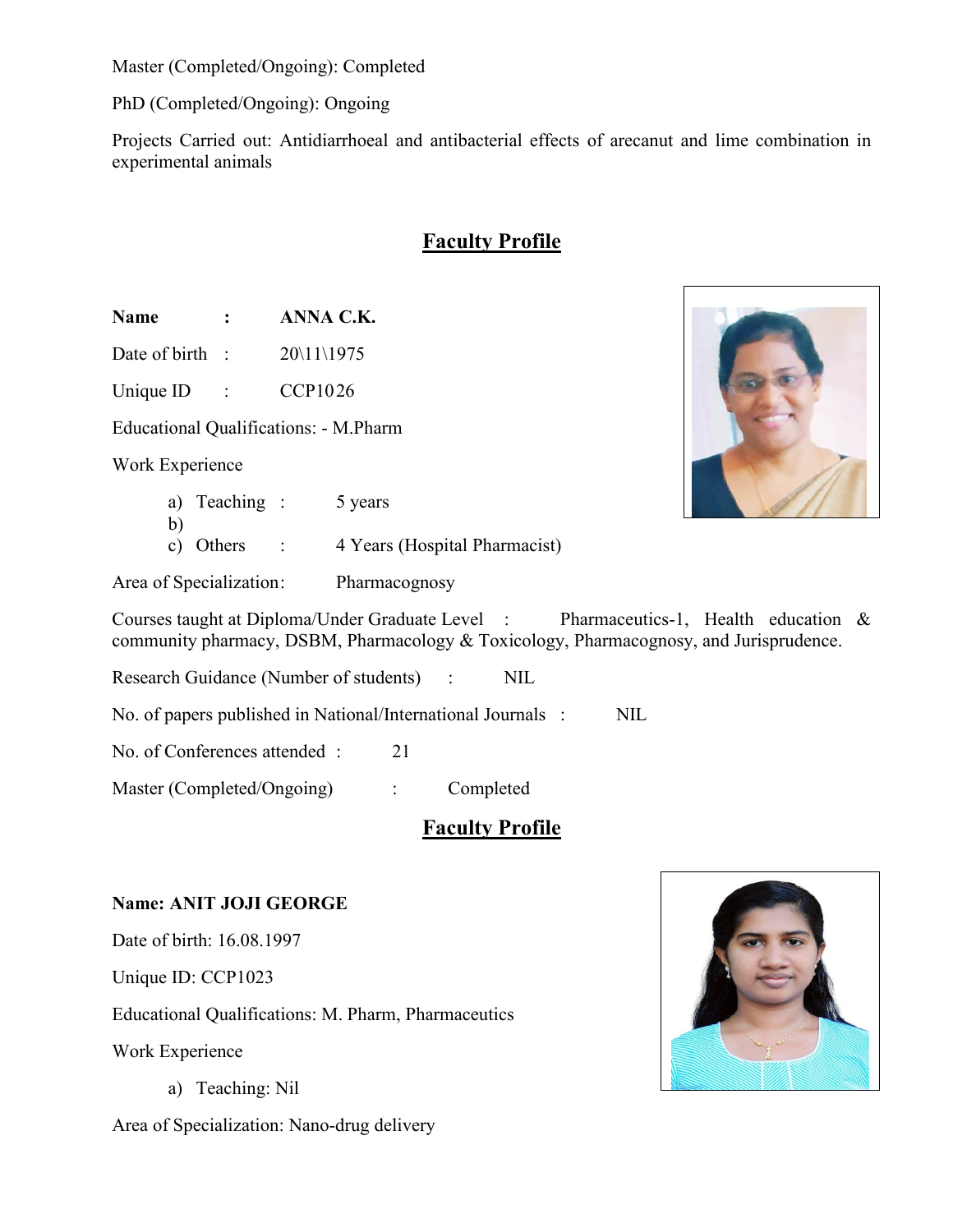Courses taught at Diploma/Under Graduate Level: Pharmaceutics –I, Pharmaceutics II, Pharmaceutical Microbiology

Research Guidance (Number of students): Nil

No. of papers published in National/International Journals: 3

No. of Conferences attended: 5

Masters (Completed/Ongoing): Completed

## **Faculty Profile**

### **Name: Jayalakshmi P M**

Date of birth: 17-12-1994

Unique ID: CCP1029

Educational Qualifications:- M pharm- Pharmaceutical Chemistry

Work Experience

a) Teaching: 1.1 years

Area of Specialization: Pharmaceutical chemistry

Courses taught at Diploma/Under Graduate Level: Pharmaceutical inorganic chemistry, CADD (B Pharm)

Research Guidance (Number of students): NIL

No. of papers published in National/International Journals: 6

No. of Conferences attended: 10

Master (Completed/Ongoing): Completed

PhD (Completed/Ongoing): NIL

Projects Carried out: Antifungal activity of synthesized coumarins (B Pharm), In silico studies, synthesis and anti-mycobacterial activity of novel 1,3,4-thiadiazole derivatives (M Pharm)

#### **9. Fee :-**

B.Pharm:-

| <b>Details of fee in Rupees</b> | <b>First Year</b> | <b>Second Year</b> | <b>Third Year</b> | <b>Fourth Year</b> |
|---------------------------------|-------------------|--------------------|-------------------|--------------------|
| <b>Annual Tuition Fees</b>      | 98000             | 98000              | 98000             | 98000              |
| Special Fee                     | 28105             | 25605              | 25605             | 35605              |
| Caution deposit                 | 10000             | $\blacksquare$     |                   |                    |
| <b>Total fees</b>               | 136105            | 123605             | 123605            | 133605             |

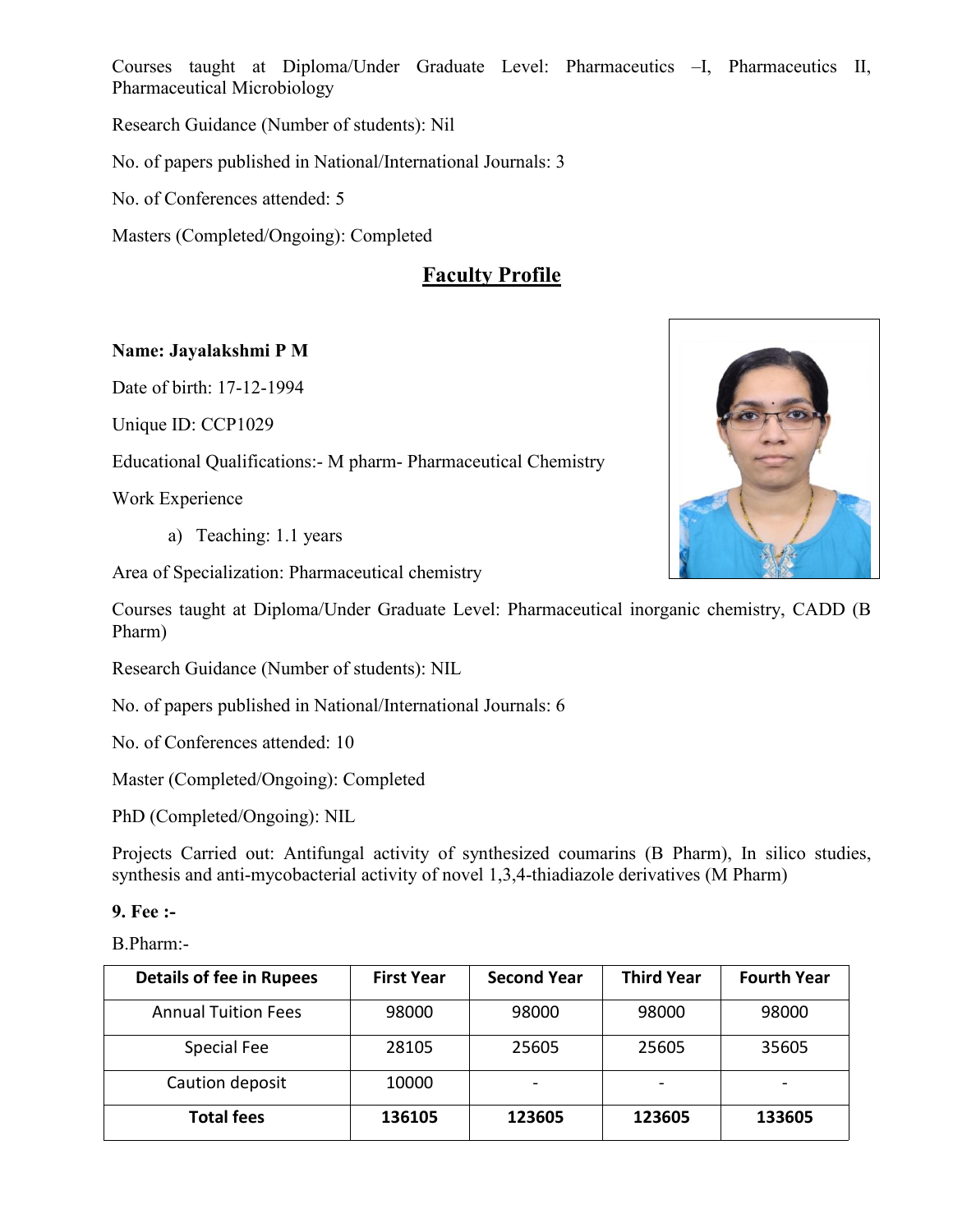#### **10. Admission:-**

| <b>Courses</b><br><b>Offered</b> | No. of<br>seats<br>sancti |                  |                                                    | No. of applications<br>received for admission<br>No. of students admitted<br>under Management Quota |      |      |      |      |      |
|----------------------------------|---------------------------|------------------|----------------------------------------------------|-----------------------------------------------------------------------------------------------------|------|------|------|------|------|
|                                  | oned                      |                  | <b>Management Quota</b><br><b>Government Quota</b> |                                                                                                     | Year | Year |      |      |      |
|                                  |                           | 2019             | 2020                                               | 2021                                                                                                | 2019 | 2020 | 2021 | 2020 | 2021 |
| <b>B.Pharm</b>                   | 60                        | $\theta$         | $\boldsymbol{0}$                                   | 17                                                                                                  | 0    | 60   | 43   | 103  | 120  |
| D.Pharm                          | 60                        | $\boldsymbol{0}$ | $\boldsymbol{0}$                                   | $\overline{0}$                                                                                      | 60   | 60   | 60   | 80   | 95   |

#### **11-14. Admission procedure:-**

**a) Bachelor of Pharmacy**

#### **Eligibility for Admission**

#### 1. Candidates must be citizens of India

2. Candidates who have passed Higher Secondary Examination, Kerala or examinations recognized as equivalent thereto with 50% marks in Biology/Mathematics separately and 50% marks in Physics, Chemistry and Biology/ Mathematics put together are eligible. Candidates who have passed their qualifying examinations from the states other than Kerala shall produce the certificate of recognition and equivalence of qualifying examination.

3. The applicant should have completed 17 years of age as on 31.12.2021. There is no upper age limit for B. Pharm course.

#### **How to Apply**

Candidates shall apply online through the link available in the college website [www.caritascollege.edu.in](http://www.caritascollege.edu.in). Application fee of Rs 500 can be remitted online or by DD in favor of "Caritas College of Pharmacy" payable at Kottayam.

A hard copy of the application along with the copy of the qualifying examination mark list, copy of score card of KEAM 2020 (if applicable), copy of age proof and DD or online payment details should be submitted to the college before the last date.

### **Preparation of Rank List for admission to Management quota seat**

Rank list for admission to B Pharm Course under management quota seat is prepared on the basis of merit assessed by giving equal weightage 50 : 50 to the marks obtained in Paper 1 (Physics &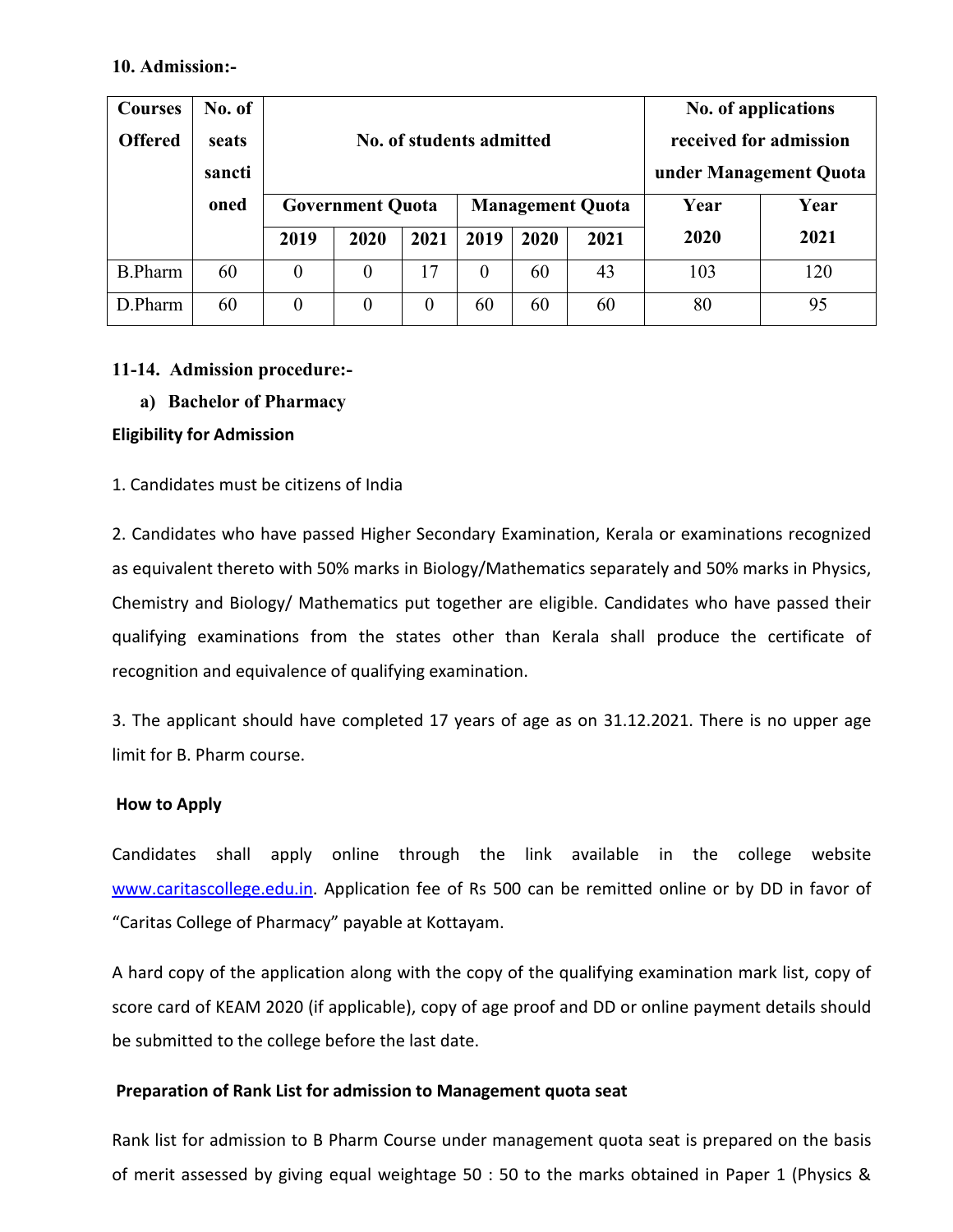Chemistry) of KEAM 2020 and the marks obtained in Physics and Chemistry put together in the second year of the qualifying examination. The index mark is computed out of 100. In the case of a tie in the index ark computed for the preparation of B Pharm rank list the candidate with the higher mark in chemistry in Paper 1 of KEAM 2020 and marks in chemistry in the second year of the qualifying examination put together will be placed higher in the ranking. If there is still a tie, the age of the candidate will be considered, and the elder candidate will be placed higher in the ranking.

Candidates who have not appeared / qualified in KEAM 2021 also may be considered to management quota seats. However, in case of such candidates, KEAM 2021 marks will be accounted as zero and shall be included in the rank list.

#### **Important dates**

| SI No          | <b>Particulars</b>                                                                                | <b>Date</b>                                                                                                                                                                    |
|----------------|---------------------------------------------------------------------------------------------------|--------------------------------------------------------------------------------------------------------------------------------------------------------------------------------|
| $\mathbf{1}$   | Issue of Application form begins                                                                  | 16.08.2021                                                                                                                                                                     |
| $\overline{2}$ | Last Date of Submission of online Application                                                     | 31.08.2021                                                                                                                                                                     |
| $\overline{3}$ | Publication of Provisional list of Applicant with<br>remarks on website                           | 1.09.2021                                                                                                                                                                      |
| $\overline{4}$ | Last date of correction of entry errors, if any, by<br>the candidate                              | 03.09.2021                                                                                                                                                                     |
| 5              | Provisional Rank List of Open and Community<br>quota seats including rejected list before the ASC | 04.09.2021                                                                                                                                                                     |
| $6\,$          | <b>First online Allotment</b>                                                                     | 11.09.2021                                                                                                                                                                     |
| $\overline{7}$ | Publishing the Joining and non joining candidate<br>list                                          | completing<br>After<br>the<br>first<br>allotment, the list of joining and<br>non joining candidates shall be<br>published on the website and<br>same shall be forwarded to ASC |
| 8              | Second online allotment                                                                           | 21.09.2021                                                                                                                                                                     |
| 9              | Publishing the joining and non joining candidate<br>list                                          | completing<br>After<br>the<br>first<br>allotment, the list of joining and<br>non joining candidates shall be<br>published on the website and<br>same shall be forwarded to ASC |
| 10             | Third online allotment                                                                            | After obtaining approval from the<br><b>ASC</b>                                                                                                                                |
| 11             | Publishing the joining and non joining candidate<br>list                                          |                                                                                                                                                                                |
| 12             | Fourth Online allotment                                                                           |                                                                                                                                                                                |
| 13             | Publishing the joining and non joining candidate<br>list                                          |                                                                                                                                                                                |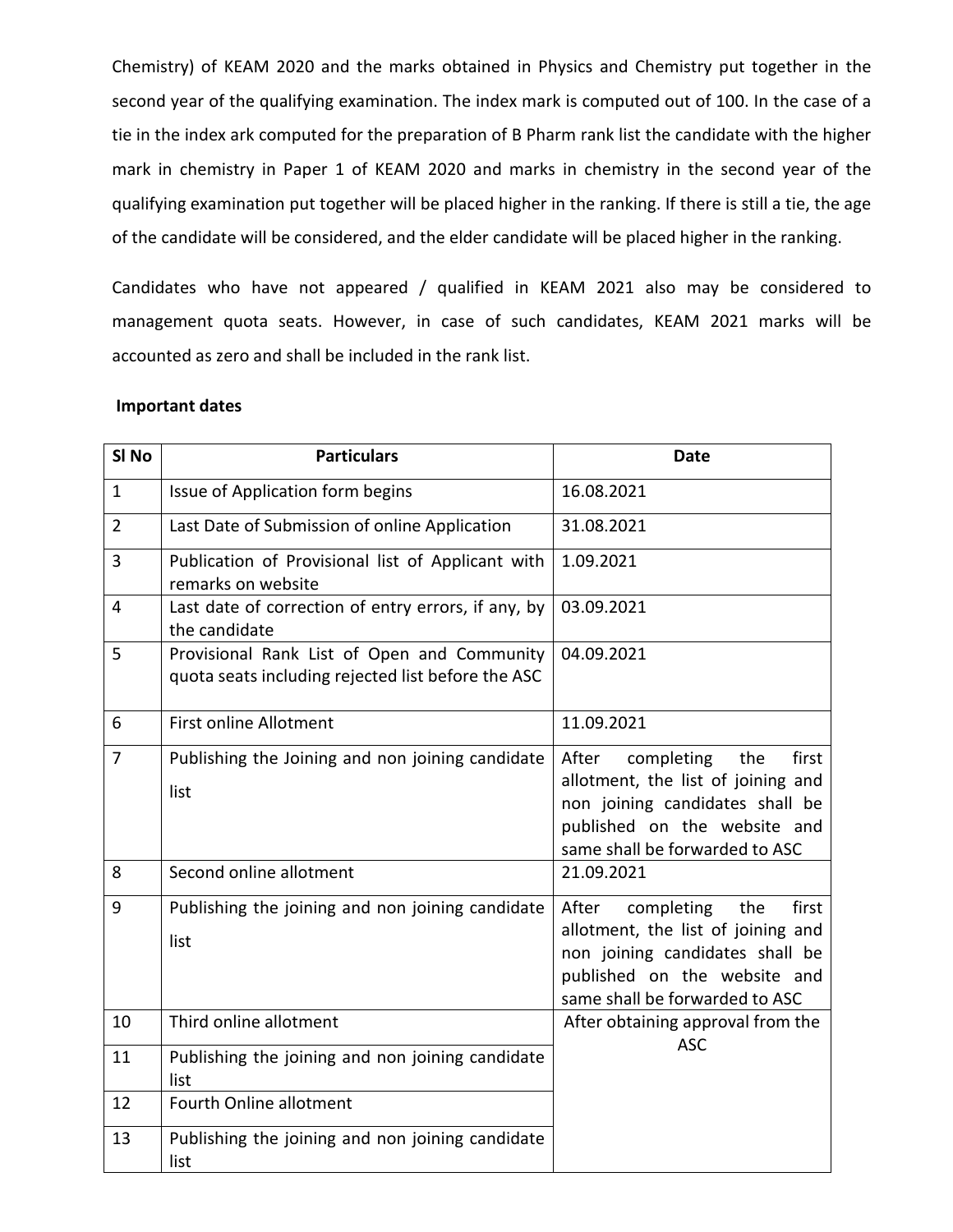#### **Procedure of Admission**

Selected candidates shall take admission at the appointed time and date in the college after paying the Tuition fee, Caution Deposit and Special fee etc. as mentioned in the clause-11, failing which, the offer of admission will be cancelled.

### **Mode of payment:**

Fees can be paid by online mode through the link given in our website or by DD taken in favour of "Caritas college of Pharmacy", payable at Kottayam. SC/ST candidates will have to pay the normal fees. The fees will be refunded as and when the Government reimburses their fees to the college.

### **Documents to be submitted at the time of Admission: -**

The following documents in original along with one set of self-attested copies shall be submitted at the time of admission.

- 1. Marks Card of qualifying examination (Higher secondary or Equivalent)
- 2. Eligibility/ Equivalence certificate if the candidate has passed the qualifying examination from other states
- 3. Score Card of KEAM-2020 (if applicable)
- 4. SSLC Certificate/10th Standard certificate
- 5. T.C from the institution last studied.
- 6. Character and Conduct certificate from the institution last studied
- 7. Physical fitness certificate from Medical officer
- 8. Recent passport size photograph (Six copies)
- 9. Copy of AADHAR card.

### **15. Information of Infrastructure and other Resources Available:-**

Number of classrooms and size of each : 4 (182Sqm), 4 (94 Sqm)

Number of Tutorial rooms and size of each: 2 (94 Sqm)

Number of laboratories and size of each : 23

Number of Computer Centres with capacity of each: 02 with 25 computers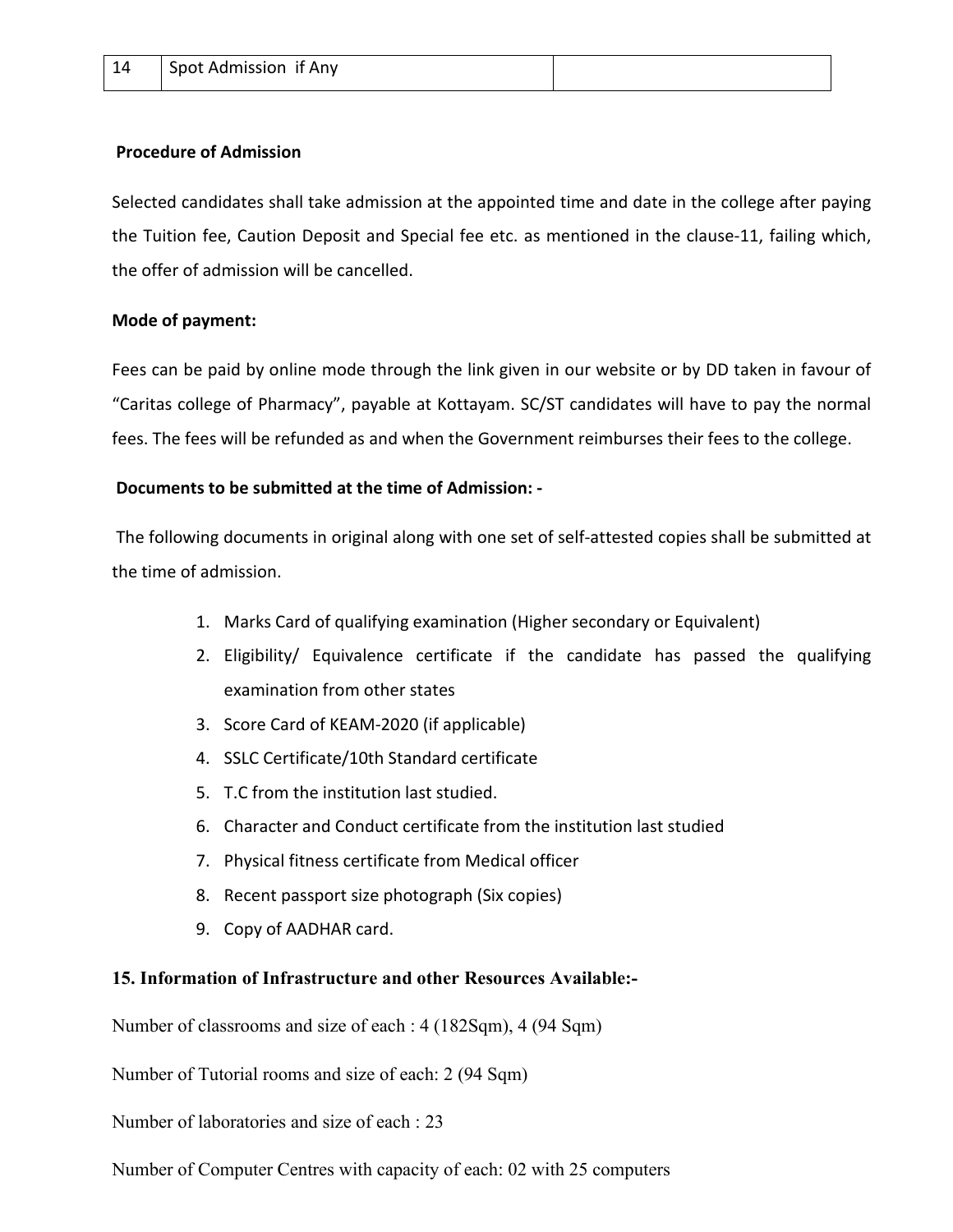Online examination facility (Number of nodes, internet bandwidth etc.): Available with 150 Mbps

Barrier Free Built Environment for disabled and elderly persons: Yes

Occupancy Certificate: Available

Fire and Safety Certificate: Available

Hostel Facilities: Available

### **Library:-**

Number of Library books/Titles available: 2952

Number of National / International Journals Subscribed: 18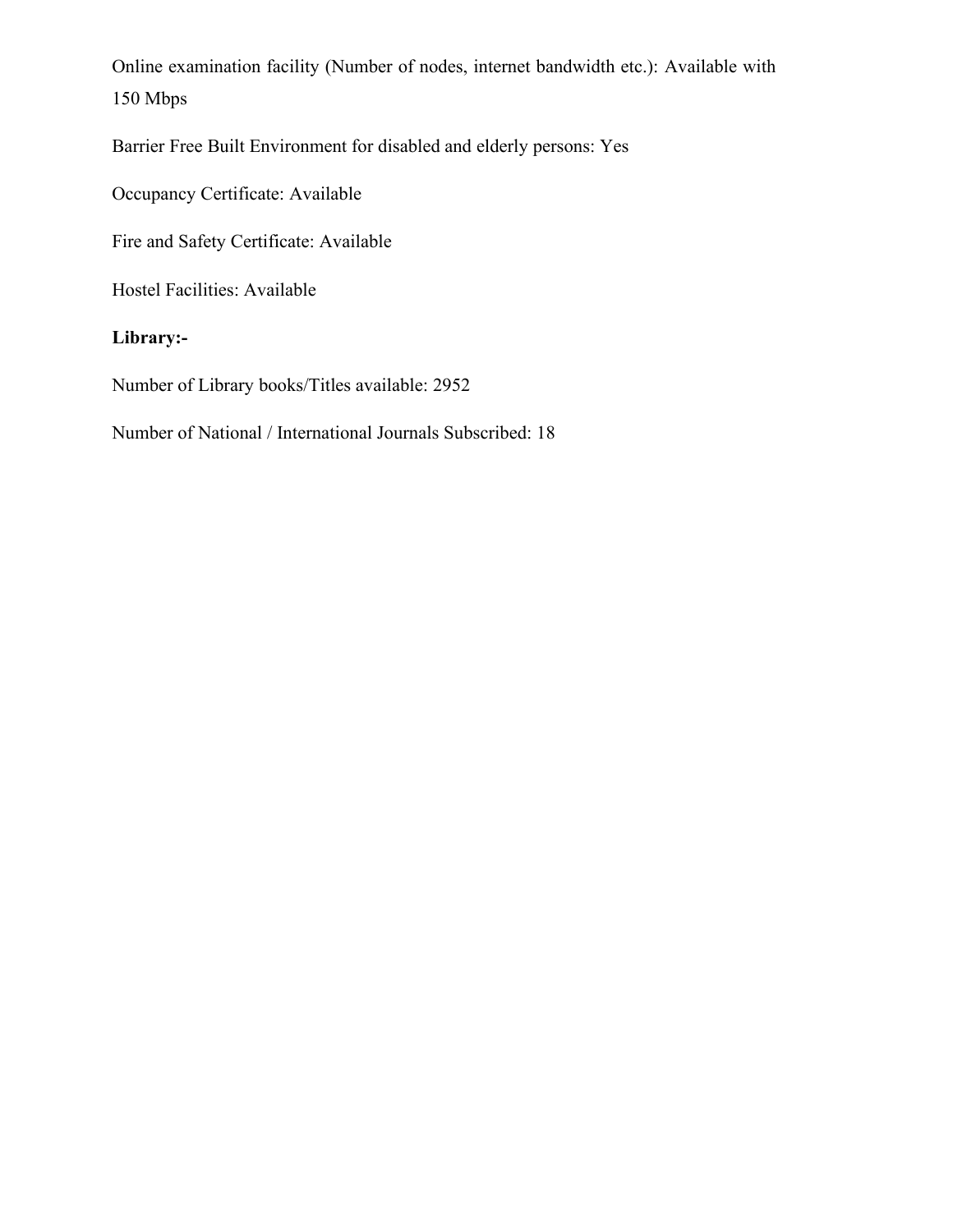#### All India Council for Technical Education (A Statutory body under Ministry of HRD, Govt. of India)

Nelson Mandela Marg Vasant Kuni, New Delhi-110070 Website: www.aicte-india.org

**APPROVAL PROCESS 2020-21 Letter of Approval (LoA)** 

F.No. South-West /2020-21/1-4567885728

To. The Chairman **CARITAS HOSPITAL TRUST CARITAS HOSPITAL TRUST** CATHOLIC BISHOP HOUSE KOTTAYAM 686001 KOTTAYAM, KOTTAYAM Kerala, 686001

Sub: Letter of Approval for New Institution 2020-21

Sir/Madam

In terms of the provisions under the All India Council for Technical Education (Grant of Approvais for Technical Institutions) Regulations, 2020<br>notified by the Council vide notification number F. No. AB/AICTE/REG/2020 dat published from time to time, I am directed to convey the approval to

| Permanent Id               |                                                                                          | <b>Application id</b>                        | 1-4567885728                                                                                                    |
|----------------------------|------------------------------------------------------------------------------------------|----------------------------------------------|-----------------------------------------------------------------------------------------------------------------|
| Name of the Institution    | CARITAS COLLEGE OF<br><b>PHARMACY</b>                                                    | Name of the Society!<br><b>Trust/Company</b> | <b>CARITAS HOSPITAL TRUST</b>                                                                                   |
| <b>Institution Address</b> | 101 JUNCTION ETTUMANOOR<br>P.O KOTTAYAM 686631.<br>KOTTAYAM, KOTTAYAM,<br>Kerala, 686631 | Society/ Trust/ Company<br>Address           | <b>CARITAS HOSPITAL TRUST</b><br>CATHOLIC BISHOP HOUSE KOTTAYAM<br>686001<br>KOTTAYAM.KOTTAYAM<br>Kerala.686001 |
| <b>Institution Type</b>    | <b>State Private University</b>                                                          | Region                                       | South-West                                                                                                      |

To conduct following Courses with the Intake Indicated below for the Academic Year 2020-21\*

| <b>SE</b><br>No. | <b>Program</b>  | Level                 | <b>Course</b>   | Affiliating<br><b>University/Board</b>                               | <b>Intake Approved</b><br>for 2020-21 |
|------------------|-----------------|-----------------------|-----------------|----------------------------------------------------------------------|---------------------------------------|
|                  | <b>PHARMACY</b> | <b>UNDER GRADUATE</b> | <b>PHARMACY</b> | Kerala University of<br><b>Health and Applied</b><br><b>Sciences</b> | - 60                                  |

\*Note: The approval is valid for two years from the date of issue of this letter only for getting affiliation with respective University/ Board of Technical Education (BTE)/ Board of Technical Education & Training (BTET) (as applicable) and fulfilling State Govt. requirements for<br>admission. If institution is unable to start in the academic session 2020-21 due to reas On-line on AICTE web portal in next academic session for continuation of approval.

The Society/Trust/Company/Institution shall obtain necessary affiliation / permission from the concerned affiliating University/ Board of Technical<br>Education (BTE)/ Board of Technical Education & Training (BTET)(as applica position to commence the above mentioned courses for whatever reason during the two years period from the date of issue of this letter, the approval<br>becomes invalid and the applicant Society/Trust/Company/Institution shall prevailing at that time.

All Institution shall fulfill the following general conditions:

- 1. The management shall provide adequate funds for development of land and for providing related infrastructural, instructional and other facilities as per norms and standards laid down by the Council from time to time and for meeting recurring expenditure.
- 2. The Eligibility Criteria for admissions shall be made in accordance with the regulations notified by the Council from time to time.
- 3. The tutton and other fees shall be charged as prescribed by the Competent Authority within the overall criteria prescribed by the Council from time to time. No capitation fee shall be charged from the students/ guardians of students in any form. If found so, appropriate action as per the notified regulations shall be initiated against the institution
- 4. The Curriculum of the course, the procedure for evaluation / assessment of students shall be in accordance with the Model Curriculum and Examination Reforms prescribed by the AICTE from time to time.
- 5. The management of the Institution shall not discontinue any course(s) or start any new course(s) or alter Intake capacity of seats without the

Application No:1-4567885728

Note: This is a Computer generated Report. No signature is required.<br>Printed By : aict13294

Page 1 of 3 Letter Printed On:5 August 2020



Date: 30-Jun-2020